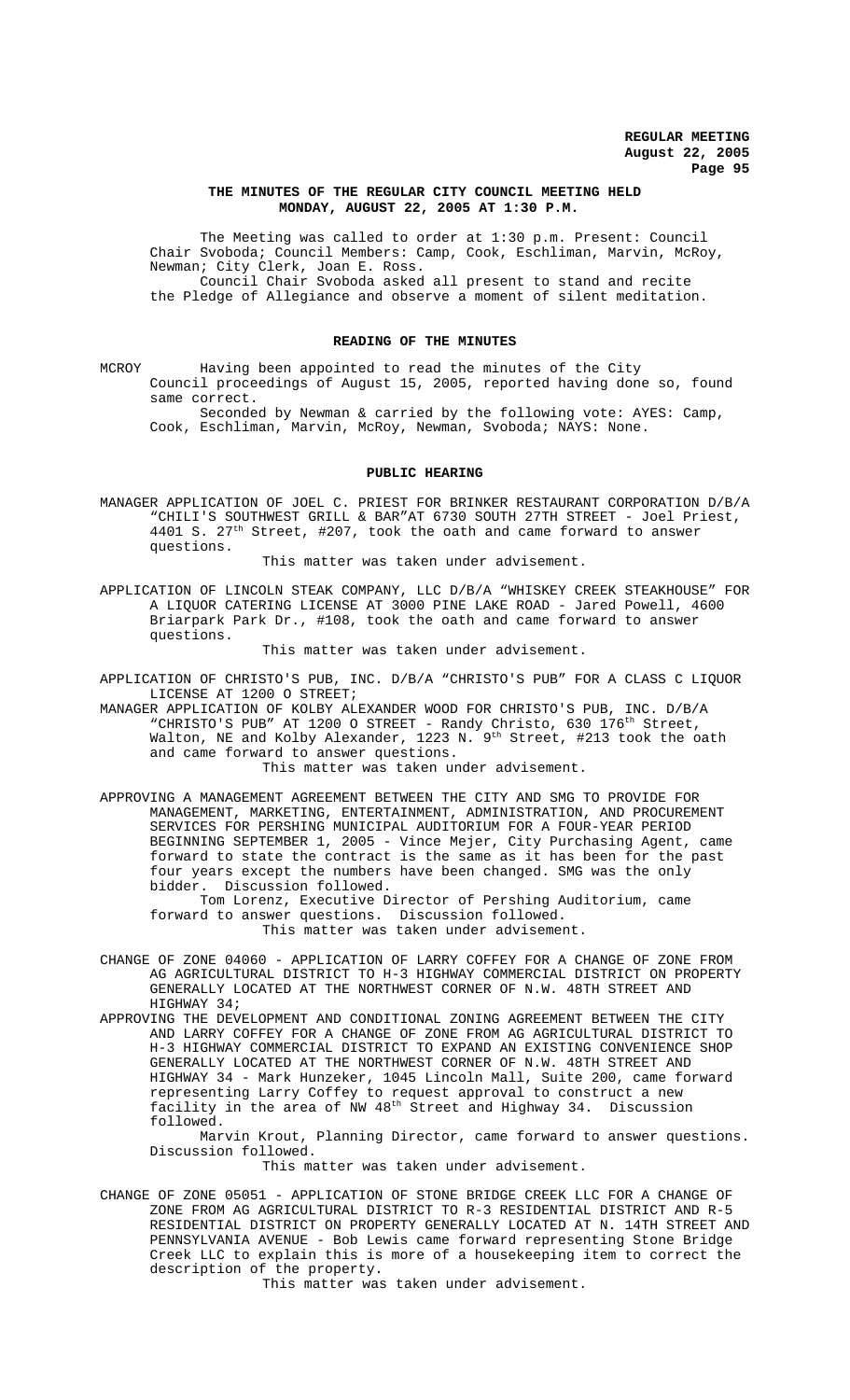AMENDING CHAPTER 9.44 OF THE LINCOLN MUNICIPAL CODE RELATING TO FIREWORKS TO ADD A REFERENCE TO SECTION 9.44.080, TO LIMIT THE HOURS OF SALE OF PERMISSIBLE FIREWORKS TO CORRESPOND WITH THE HOURS WHEN PERMISSIBLE FIREWORKS MAY BE USED, AND TO EXPRESSLY DEFINE THE HOURS AND DAYS WHEN PERMISSIBLE FIREWORKS MAY BE DISCHARGED, EXPLODED, OR USED - Dan Marvin, Council Member, asked the City Attorney to come forward to answer questions.

Dana Roper, City Attorney, stated the Law Dept. felt this law could be much better stated as to what is prohibited. Discussion followed.

This matter was taken under advisement.

- APPROVING THE INTERLOCAL AGREEMENT BETWEEN THE CITY AND COUNTY FOR DUST CONTROL TREATMENT ON SOUTH 98TH STREET BETWEEN VAN DORN STREET AND YANKEE HILL ROAD DURING THE RECONSTRUCTION OF SOUTH 84TH STREET - Danny Walker, 427 "E" Street, came forward to hand out a letter he had sent to Bruce Dart concerning dust control in another location of the City. Ken Svoboda, Council Chair, stated to Mr. Walker this letter does not pertain to the item on this agenda and that he could come back next week to address his concerns stated in his letter during the Miscellaneous Business at the August 29th City Council meeting. This matter was taken under advisement.
- APPROVING AN AGREEMENT BETWEEN THE CITY, EMS INC., ST. ELIZABETH MEDICAL CENTER, AND BYRAN LGH MEDICAL CENTER TO PROVIDE MEDICAL OVERSIGHT FOR AMBULANCE SERVICES - Joan Anderson, no address given, came forward representing the Lancaster County Medical Society to answer questions. Discussion followed.

This matter was taken under advisement.

- ADOPTING THE CITY OF LINCOLN 2005-2006 ANNUAL OPERATING AND CAPITAL IMPROVEMENT BUDGET FOR FISCAL YEAR 2005/06 - Steve Hubka, City Budget Officer, came forward to state a substitute resolution was prepared and to point out changes that have been made in paragraph 33 of the budget resolution relating to the tax levy and valuations. He was also available to answer questions. Discussion followed. This matter was taken under advisement.
- AUTHORIZING THE FORMATION OF THE LINCOLN REDEVELOPMENT AND INVESTMENT CORPORATION, A NEBRASKA NOT-FOR-PROFIT PUBLIC BENEFIT CORPORATION AND APPROVING THE RELATED ARTICLES OF INCORPORATION AND BYLAWS FOR THE SAME IN CONNECTION WITH AN APPLICATION FOR CERTIFICATION AS A COMMUNITY DEVELOPMENT ENTITY ELIGIBLE FOR ALLOCATION OF NEW MARKET TAX CREDITS AND OTHER COMMUNITY IMPROVEMENT PURPOSES - Joel Pedersen, Assistant City Attorney, came forward to submit a Substitute Resolution and to answer questions. Discussion followed.

This matter was taken under advisement.

\*\* END OF PUBLIC HEARING \*\*

#### **MISCELLANEOUS BUSINESS - NONE**

# **COUNCIL ACTION**

#### **LIQUOR RESOLUTIONS**

MANAGER APPLICATION OF JOEL C. PRIEST FOR BRINKER RESTAURANT CORPORATION D/B/A "CHILI'S SOUTHWEST GRILL & BAR"AT 6730 SOUTH 27TH STREET- CLERK read the following resolution, introduced by Jon Camp, who moved its adoption for approval:<br>A-83487 WHE

WHEREAS, Brinker Restaurant Corporation d/b/a "Chili's Southwest Grill & Bar" located at 6730 South 27th Street, Lincoln, Nebraska has been approved for a Retail Class "I" liquor license, and now requests that Joel C. Priest be named manager;

WHEREAS, Joel C. Priest appears to be a fit and proper person to manage said business.

NOW, THEREFORE, BE IT RESOLVED by the City Council of the City of Lincoln, Nebraska: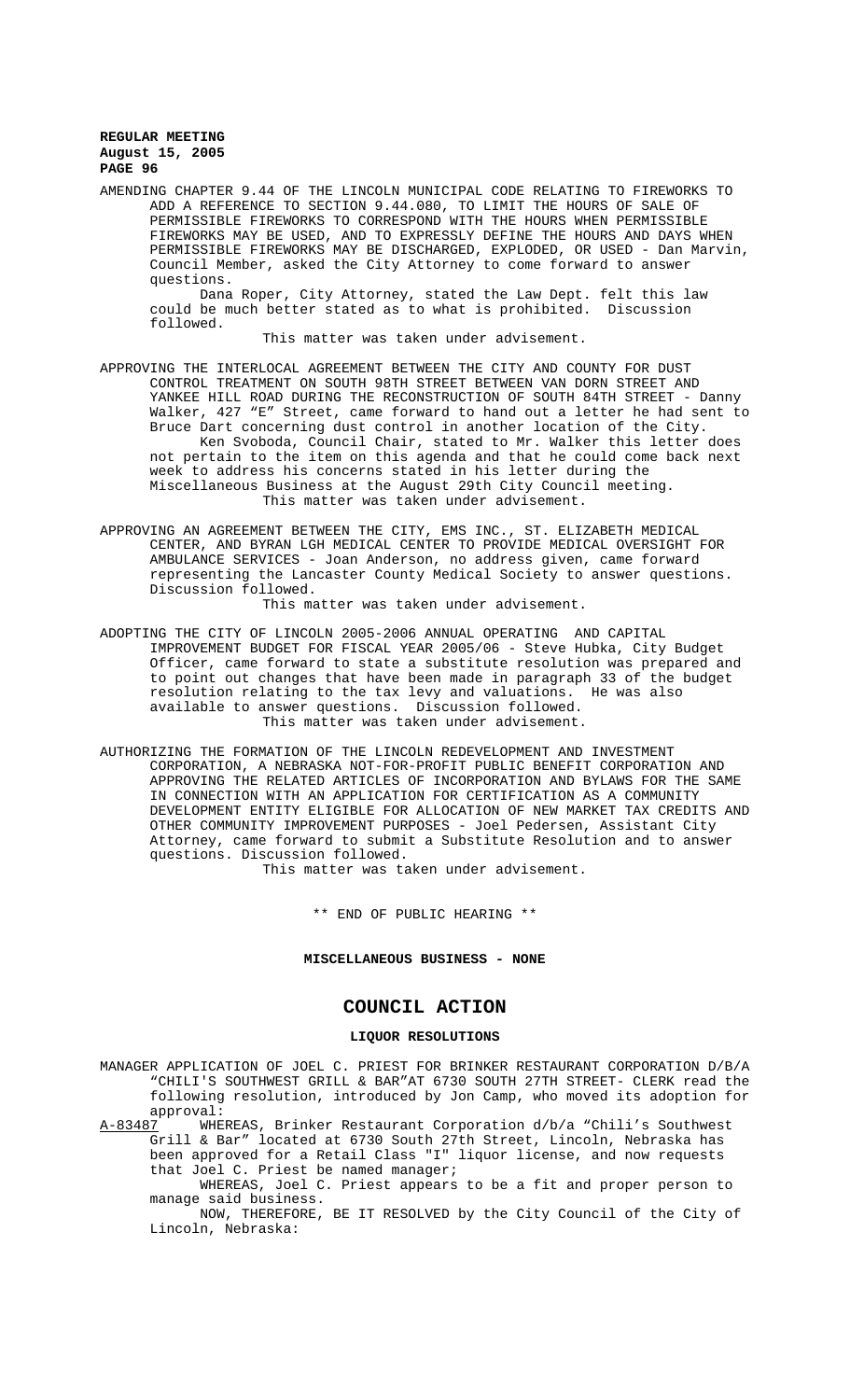That after hearing duly had as required by law, consideration of the facts of this application, the Nebraska Liquor Control Act, and the pertinent City ordinances, the City Council recommends that Joel C.<br>Priest be approved as manager of this business for said licensee. The Priest be approved as manager of this business for said licensee. City Clerk is directed to transmit a copy of this resolution to the Nebraska Liquor Control Commission.

Introduced by Jon Camp Seconded by Newman & carried by the following vote: AYES: Camp, Cook, Eschliman, Marvin, McRoy, Newman, Svoboda; NAYS: None.

APPLICATION OF LINCOLN STEAK COMPANY, LLC D/B/A "WHISKEY CREEK STEAKHOUSE" FOR A LIQUOR CATERING LICENSE AT 3000 PINE LAKE ROAD - CLERK read the following resolution, introduced by Jon Camp, who moved its adoption for

approval:<br><u>A-83488</u> BE BE IT RESOLVED by the City Council of the City of Lincoln, Nebraska:

That after hearing duly had as required by law, consideration of the facts of this application, the Nebraska Liquor Control Act, and the pertinent City ordinance, the City Council recommends that the application of Lincoln Steak Company, LLC d/b/a "Whiskey Creek Steakhouse" for the issuance of a Catering Permit to the existing liquor license, located at 3000 Pine Lake Road, Lincoln, Nebraska, be approved with the condition that the premise complies in every respect with all city and state regulations.

BE IT FURTHER RESOLVED that a copy of this resolution be transmitted by the City Clerk to the Nebraska Liquor Control Commission. Introduced by Jon Camp

Seconded by Marvin & carried by the following vote: AYES: Camp, Cook, Eschliman, Marvin, McRoy, Newman, Svoboda; NAYS: None.

APPLICATION OF CHRISTO'S PUB, INC. D/B/A "CHRISTO'S PUB" FOR A CLASS C LIQUOR LICENSE AT 1200 O STREET - CLERK read the following resolution, introduced by Jon Camp, who moved its adoption for approval:

A-83489 BE IT RESOLVED by the City Council of the City of Lincoln,

Nebraska:

That after hearing duly had as required by law, consideration of the facts of this application, the Nebraska Liquor Control Act, and the pertinent City ordinances, the City Council recommends that the application of Christo's Pub, Inc. d/b/a "Christo's Pub" for a Class "C" liquor license at 1200 "O" Street, Lincoln, Nebraska, for the license period ending October 31, 2005, be approved with the condition that the premise complies in every respect with all city and state regulations. The City Clerk is directed to transmit a copy of this resolution to the Nebraska Liquor Control Commission.

Introduced by Jon Camp Seconded by Marvin & carried by the following vote: AYES: Camp, Cook, Eschliman, Marvin, McRoy, Newman, Svoboda; NAYS: None.

MANAGER APPLICATION OF KOLBY ALEXANDER WOOD FOR CHRISTO'S PUB, INC. D/B/A "CHRISTO'S PUB" AT 1200 O STREET - CLERK read the following resolution,

introduced by Jon Camp, who moved its adoption for approval:<br>A-83490 WHEREAS, Christo's Pub, Inc. d/b/a "Christo's Pub" loc A-83490 WHEREAS, Christo's Pub, Inc. d/b/a "Christo's Pub" located at 1200 "O" Street, Lincoln, Nebraska has been approved for a Retail Class "C" liquor license, and now requests that Kolby Alexander Wood be named manager;

WHEREAS, Kolby Alexander Wood appears to be a fit and proper person to manage said business.

NOW, THEREFORE, BE IT RESOLVED by the City Council of the City of Lincoln, Nebraska:

That after hearing duly had as required by law, consideration of the facts of this application, the Nebraska Liquor Control Act, and the pertinent City ordinances, the City Council recommends that Kolby Alexander Wood be approved as manager of this business for said licensee. The City Clerk is directed to transmit a copy of this resolution to the Nebraska Liquor Control Commission.

Introduced by Jon Camp Seconded by Marvin & carried by the following vote: AYES: Camp, Cook, Eschliman, Marvin, McRoy, Newman, Svoboda; NAYS: None.

APPLICATION OF HY-VEE, INC. D/B/A HY-VEE #1 FOR A CLASS C LIQUOR LICENSE AT 6919 "O" STREET - PRIOR to reading:

CAMP Moved to delay public hearing and action for one week to 8/29/05. Seconded by Marvin & carried by the following vote: AYES: Camp, Cook, Eschliman, Marvin, McRoy, Newman, Svoboda; NAYS: None.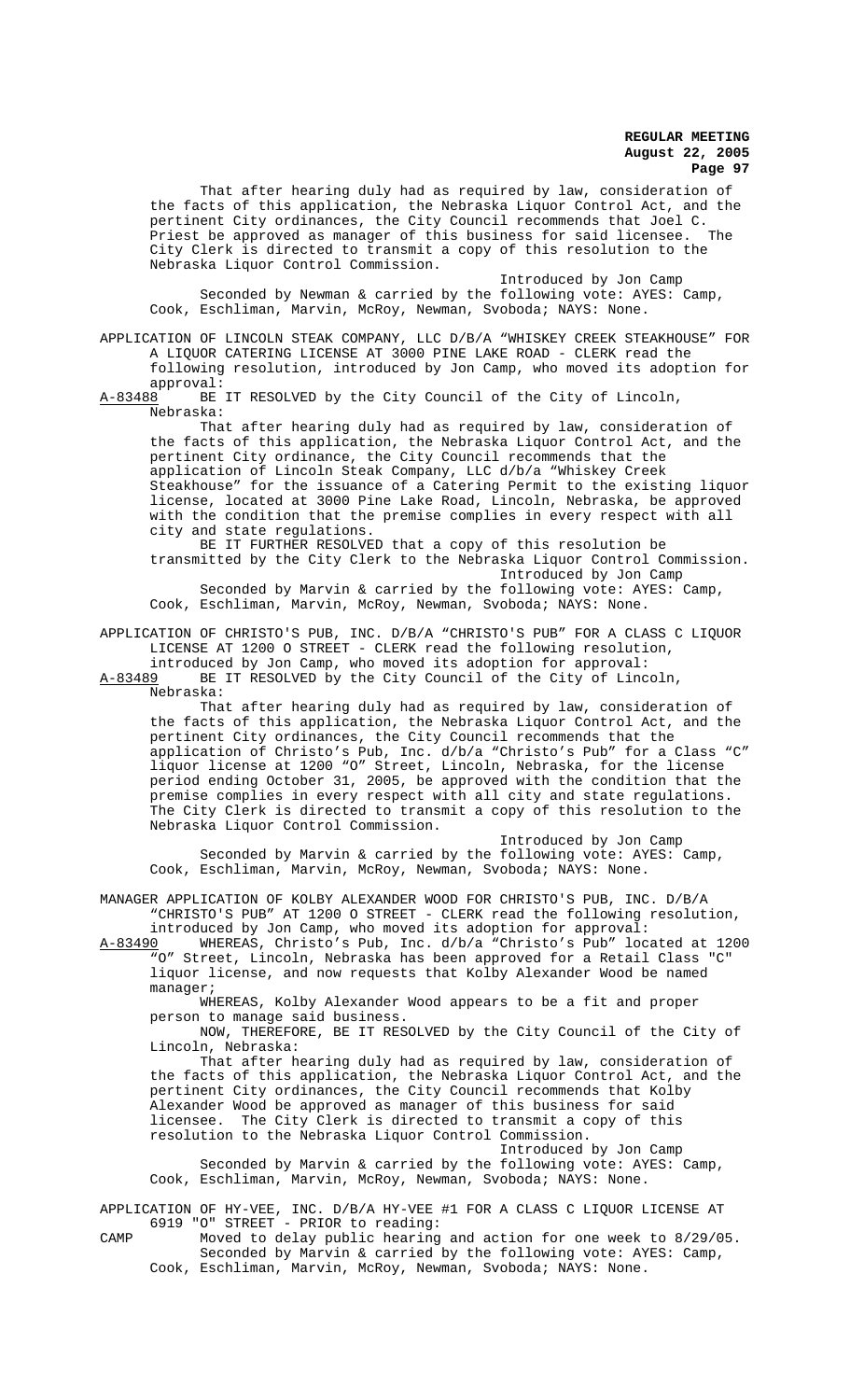MANAGER APPLICATION OF DARREN J. BATY FOR HY-VEE, INC. D/B/A HY-VEE #1 AT 6919 "O" STREET - PRIOR to reading:

CAMP Moved to delay public hearing and action for one week to 8/29/05. Seconded by Marvin & carried by the following vote: AYES: Camp, Cook, Eschliman, Marvin, McRoy, Newman, Svoboda; NAYS: None.

APPLICATION OF HY-VEE, INC. D/B/A HY-VEE #2 FOR A CLASS C LIQUOR LICENSE AT 2343 NORTH 48TH STREET - PRIOR to reading:

CAMP Moved to delay public hearing and action for one week to 8/29/05. Seconded by Marvin & carried by the following vote: AYES: Camp, Cook, Eschliman, Marvin, McRoy, Newman, Svoboda; NAYS: None.

MANAGER APPLICATION OF MATTHEW T. LUDWIG FOR HY-VEE, INC. D/B/A HY-VEE #2 AT 2343 NORTH 48TH STREET - PRIOR to reading:

CAMP Moved to delay public hearing and action for one week to 8/29/05. Seconded by Marvin & carried by the following vote: AYES: Camp, Cook, Eschliman, Marvin, McRoy, Newman, Svoboda; NAYS: None.

APPLICATION OF HY-VEE, INC. D/B/A HY-VEE #3 FOR A CLASS C LIQUOR LICENSE AT 5020 NORTH 27TH STREET - PRIOR to reading:

CAMP Moved to delay public hearing and action for one week to 8/29/05. Seconded by Marvin & carried by the following vote: AYES: Camp, Cook, Eschliman, Marvin, McRoy, Newman, Svoboda; NAYS: None.

MANAGER APPLICATION OF GREGORY D. DILLAVOU FOR HY-VEE, INC. D/B/A HY-VEE #3 AT 5020 NORTH 27TH STREET - PRIOR to reading:

CAMP Moved to delay public hearing and action for one week to 8/29/05. Seconded by Marvin & carried by the following vote: AYES: Camp, Cook, Eschliman, Marvin, McRoy, Newman, Svoboda; NAYS: None.

#### **ORDINANCES - 2ND READING & RELATED RESOLUTIONS**

- APPROVING A MANAGEMENT AGREEMENT BETWEEN THE CITY AND SMG TO PROVIDE FOR MANAGEMENT, MARKETING, ENTERTAINMENT, ADMINISTRATION, AND PROCUREMENT SERVICES FOR PERSHING MUNICIPAL AUDITORIUM FOR A FOUR-YEAR PERIOD BEGINNING SEPTEMBER 1, 2005 - CLERK read an ordinance, introduced by Annette McRoy, WHEREAS, the City owns and holds Pershing Municipal Auditorium for the benefit of the citizens of the City of Lincoln, the second time.
- CHANGE OF ZONE 04060 APPLICATION OF LARRY COFFEY FOR A CHANGE OF ZONE FROM AG AGRICULTURAL DISTRICT TO H-3 HIGHWAY COMMERCIAL DISTRICT ON PROPERTY GENERALLY LOCATED AT THE NORTHWEST CORNER OF N.W. 48TH STREET AND HIGHWAY 34 - CLERK read an ordinance, introduced by Annette McRoy, mending the Lincoln Zoning District Maps attached to and made a part of Title 27 of the Lincoln Municipal Code as provided by Section 27.05.020 of the Lincoln Municipal Code, by changing the boundaries of the districts established and shown thereon, the second time.
- APPROVING THE DEVELOPMENT AND CONDITIONAL ZONING AGREEMENT BETWEEN THE CITY AND LARRY COFFEY FOR A CHANGE OF ZONE FROM AG AGRICULTURAL DISTRICT TO H-3 HIGHWAY COMMERCIAL DISTRICT TO EXPAND AN EXISTING CONVENIENCE SHOP GENERALLY LOCATED AT THE NORTHWEST CORNER OF N.W. 48TH STREET AND HIGHWAY 34.
- CHANGE OF ZONE 05051 APPLICATION OF STONE BRIDGE CREEK LLC FOR A CHANGE OF ZONE FROM AG AGRICULTURAL DISTRICT TO R-3 RESIDENTIAL DISTRICT AND R-5 RESIDENTIAL DISTRICT ON PROPERTY GENERALLY LOCATED AT N. 14TH STREET AND PENNSYLVANIA AVENUE - CLERK read an ordinance, introduced by Annette McRoy, amending the Lincoln Zoning District Maps attached to and made a part of Title 27 of the Lincoln Municipal Code, as provided by Section 27.05.020 of the Lincoln Municipal Code, by changing the boundaries of the districts established and shown thereon, the second time.
- AMENDING CHAPTER 1.28 OF THE LINCOLN MUNICIPAL CODE RELATING TO REASONABLE ACCOMMODATION TO MORE ACCURATELY STATE THE REQUIREMENTS OF THE ACTS, TO PROVIDE ADDITIONAL APPLICATION REQUIREMENTS, TO MODIFY THE REFERENCE TO SECTION 1.28.050, AND TO REVISE AND SUPPLEMENT THE FACTORS TO BE CONSIDERED IN MAKING A DETERMINATION - CLERK read an ordinance, introduced by Annette McRoy, amending Chapter 1.28 of the Lincoln Municipal Code relating to reasonable accommodation by amending Section 1.28.020 to more accurately state the requirements of the Acts regarding reasonable accommodation; amending Section 1.28.030 to provide additional application requirements; amending Section 1.28.040 to modify the reference to Section 1.28.050; amending Section 1.28.050 to revise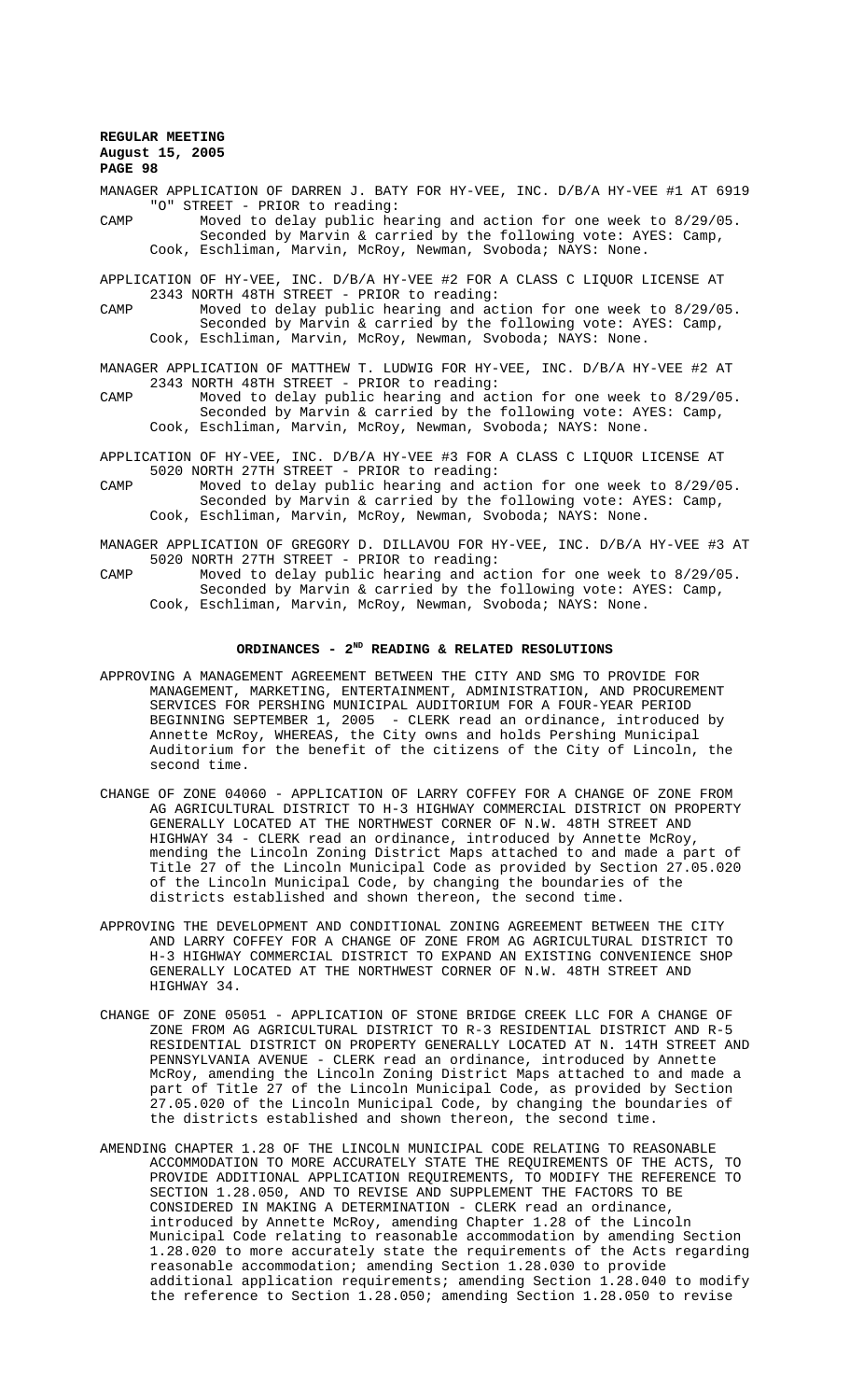and supplement the factors to be considered in making a determination regarding the request for reasonable accommodation; and repealing Sections 1.28.020, 1.28.030. 1.28.040, and 1.28.050 of the Lincoln Municipal Code as hitherto existing, the second time.

AMENDING CHAPTER 9.44 OF THE LINCOLN MUNICIPAL CODE RELATING TO FIREWORKS TO ADD A REFERENCE TO SECTION 9.44.080, TO LIMIT THE HOURS OF SALE OF PERMISSIBLE FIREWORKS TO CORRESPOND WITH THE HOURS WHEN PERMISSIBLE FIREWORKS MAY BE USED, AND TO EXPRESSLY DEFINE THE HOURS AND DAYS WHEN PERMISSIBLE FIREWORKS MAY BE DISCHARGED, EXPLODED, OR USED - CLERK read an ordinance, introduced by Annette McRoy, amending Chapter 9.44 of the Lincoln Municipal Code relating to Fireworks by amending Section 9.44.030 to add a reference to Section 9.44.080; and amending Section 9.44.080 to limit the hours of sale of permissible fireworks to correspond with the hours when permissible fireworks may be used, and to expressly define the hours and days when permissible fireworks may be discharged, exploded, or used; and repealing Sections 9.44.030 and 9.44.080 of the Lincoln Municipal Code as hitherto existing, the second time.

#### **RESOLUTIONS**

- APPROVING THE ACQUISITION OF TWO PARCELS OF LAND TOTALING 13,900 SQ. FT. FOR PARK LAND GENERALLY LOCATED AT WEST LEIGHTON AVENUE, WEST THATCHER LANE AND N.W.  $46^{TH}$  STREET - CLERK read the following resolution, introduced
- by Annette McRoy, who moved its adoption:<br>A-83491 A RESOLUTION authorizing the City o A RESOLUTION authorizing the City of Lincoln Parks and Recreation Department to purchase two parcels of property totaling 13,900 sq. ft., generally located at West Leighton Ave., West Thatcher Lane and N.W. 46th Street and legally described as Lot 7, Block 4, Ashley Heights 4th Addition, and Lot 5, Block 1, Ashley Heights 5th Addition, Lincoln, Lancaster County, Nebraska, for future public park use.

WHEREAS, the acquisition of the proposed parcels would (1) increase the size of Ashley Heights Park to over two acres; (2) support the Comprehensive Plan goal of locating parks within walking distance of neighborhoods; (3) increase the number of direct access points to the park and public street frontage of the park; (4) increase visibility of the park from the street which enhances safety and security for park users; and (5) allow a wider park entrance; and

WHEREAS, on July 20, 2005 the Planning Commission found the proposed acquisition of park land to be in conformance with the Comprehensive Plan.

NOW, THEREFORE, BE IT RESOLVED by the City Council of the City of Lincoln, Nebraska:

That the purchase two parcels of property totaling 13,900 sq. ft., generally located at West Leighton Ave., West Thatcher Lane and N.W. 46th Street and legally described above, for future public park use is hereby approved.

Introduced by Annette McRoy Seconded by Newman & carried by the following vote: AYES: Camp, Cook, Eschliman, McRoy, Newman, Svoboda; NAYS: None; ABSTAINED: Marvin.

APPROVING APPROPRIATIONS IN THE AMOUNT OF \$36,275 FROM THE OPERATION OF KENO LOTTERY FUNDS FOR VARIOUS HUMAN SERVICES - CLERK read the following

resolution, introduced by Annette McRoy, who moved its adoption:<br>A-83492 WHEREAS, Resolution No. A-75378 provides that five percent A-83492 MHEREAS, Resolution No. A-75378 provides that five percent of the gross proceeds realized by the City of Lincoln from the operation of a keno lottery shall be designated for such human services as may be recommended and approved by the Joint Budget Committee, City Council and

Lancaster Board of Commissioners; and WHEREAS, the Joint Budget Committee has recommended that the City Council and Lancaster County Board of Commissioners approve the designation of \$36,275 from said gross funds for the human services

listed in Attachment "A" (Keno Prevention Fund Round 23) attached hereto and incorporated herein by reference. NOW, THEREFORE, BE IT RESOLVED by the City Council of the City of

Lincoln, Nebraska:

The designation of the \$36,275 from gross funds from the operation of keno lottery for the human services listed in Attachment "A" is hereby approved and the Mayor is authorized to enter into grant contracts with Lancaster County, Nebraska and the respective agencies providing said human services.

Introduced by Annette McRoy

Seconded by Newman & carried by the following vote: AYES: Camp, Cook, Eschliman, Marvin, McRoy, Newman, Svoboda; NAYS: None.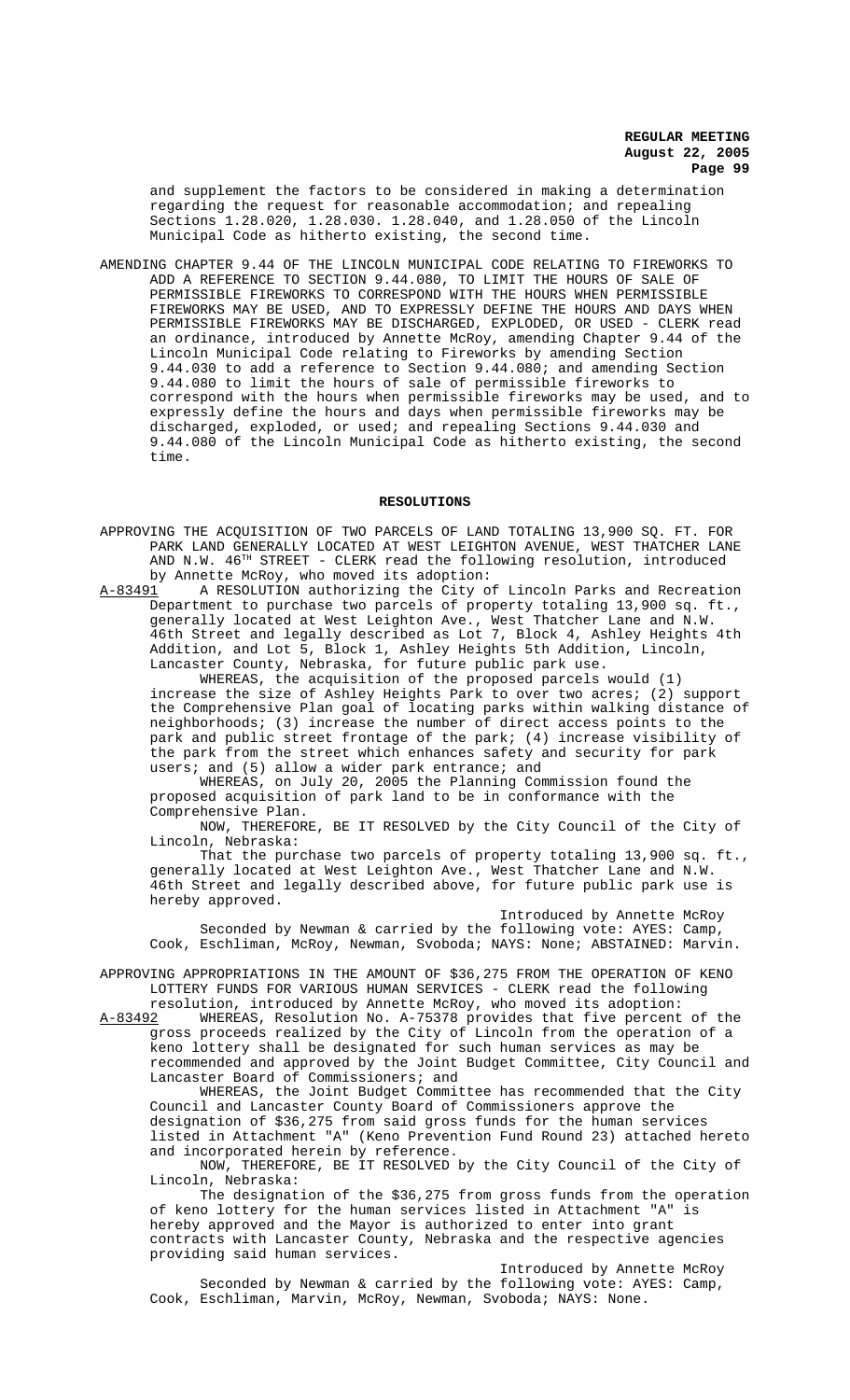APPROVING THE INTERLOCAL AGREEMENT BETWEEN THE CITY AND COUNTY FOR DUST CONTROL TREATMENT ON SOUTH 98TH STREET BETWEEN VAN DORN STREET AND YANKEE HILL ROAD DURING THE RECONSTRUCTION OF SOUTH 84TH STREET - CLERK read the following resolution, introduced by Annette McRoy, who moved its adoption:<br>A-83493 BE IT R

BE IT RESOLVED by the City Council of the City of Lincoln, Nebraska:

That the appointment of April Stevenson to the Lincoln Library Board of Trustees for a seven-year term expiring September 1, 2005, is hereby approved.

Introduced by Annette McRoy Seconded by Newman & carried by the following vote: AYES: Camp, Cook, Eschliman, Marvin, McRoy, Newman, Svoboda; NAYS: None.

APPOINTING APRIL STEVENSON TO THE LINCOLN LIBRARY BOARD OF TRUSTEES FOR A SEVEN-YEAR TERM EXPIRING AUGUST 31, 2012 - CLERK read the following resolution, introduced by Annette McRoy, who moved its adoption:

A-83494 BE IT RESOLVED by the City Council of the City of Lincoln, Nebraska:

That the reappointment of Roger Larson and Tommy Taylor to the Lincoln Lancaster County Planning Commission for a six-year terms expiring August 24, 2011, is hereby approved.

Introduced by Annette McRoy Seconded by Newman & carried by the following vote: AYES: Camp, Cook, Eschliman, Marvin, McRoy, Newman, Svoboda; NAYS: None.

REAPPOINTING ROGER LARSON AND TOMMY TAYLOR TO THE LINCOLN-LANCASTER COUNTY PLANNING COMMISSION FOR SIX-YEAR TERMS EXPIRING AUGUST 24, 2011 - CLERK read the following resolution, introduced by Annette McRoy, who moved its adoption:<br>A-83495 BE IT R

BE IT RESOLVED by the City Council of the City of Lincoln, Nebraska:

That the attached Agreement between the City, Emergency Medical Services, Inc., St. Elizabeth Regional Medical Center, BryanLGH Medical Center, and Lancaster County Medical Society, to provide medical oversight for ambulance services for a period of four years, in accordance with the terms and conditions contained in said Agreement, is hereby approved and the Mayor is authorized to execute the same on behalf of the City of Lincoln.

The City Clerk is directed to return one executed copy of said Agreement to Emergency Medical Services, Inc., 4600 Valley Road, Suite 321, Lincoln, NE 68510; St. Elizabeth Regional Medical Center, 555 S. 70th Street, Lincoln, NE 68510; Bryan LGH Medical Center, 1600 S. 48th Street, Lincoln, NE 68506; and Lancaster County Medical Society, 2966 O Street, Lincoln, NE 68510.

Introduced by Annette McRoy Seconded by Newman & carried by the following vote: AYES: Camp, Cook, Eschliman, Marvin, McRoy, Newman, Svoboda; NAYS: None.

APPROVING AN AGREEMENT BETWEEN THE CITY, EMS INC., ST. ELIZABETH MEDICAL CENTER, AND BYRAN LGH MEDICAL CENTER TO PROVIDE MEDICAL OVERSIGHT FOR AMBULANCE SERVICES - PRIOR to reading:

MCROY Moved to amend Bill No. 05R-202 by substituting the agreement for the one previously distributed.

Seconded by Newman & carried by the following vote: AYES: Camp, Cook, Eschliman, Marvin, McRoy, Newman, Svoboda; NAYS: None.

CLERK Read the following resolution, introduced by Annette McRoy, who moved its adoption:<br>A-83496 BE IT RESOLVE

BE IT RESOLVED by the City Council of the City of Lincoln, Nebraska:

That the attached Agreement between the City, Emergency Medical Services, Inc., St. Elizabeth Regional Medical Center, BryanLGH Medical Center, and Lancaster County Medical Society, to provide medical oversight for ambulance services for a period of four years, in accordance with the terms and conditions contained in said Agreement, is hereby approved and the Mayor is authorized to execute the same on behalf of the City of Lincoln.

The City Clerk is directed to return one executed copy of said Agreement to Emergency Medical Services, Inc., 4600 Valley Road, Suite 321, Lincoln, NE 68510; St. Elizabeth Regional Medical Center, 555 S. 70th Street, Lincoln, NE 68510; Bryan LGH Medical Center, 1600 S. 48th Street, Lincoln, NE 68506; and Lancaster County Medical Society, 2966 O Street, Lincoln, NE 68510.

Introduced by Annette McRoy Seconded by Newman & carried by the following vote: AYES: Camp, Cook, Eschliman, Marvin, McRoy, Newman, Svoboda; NAYS: None.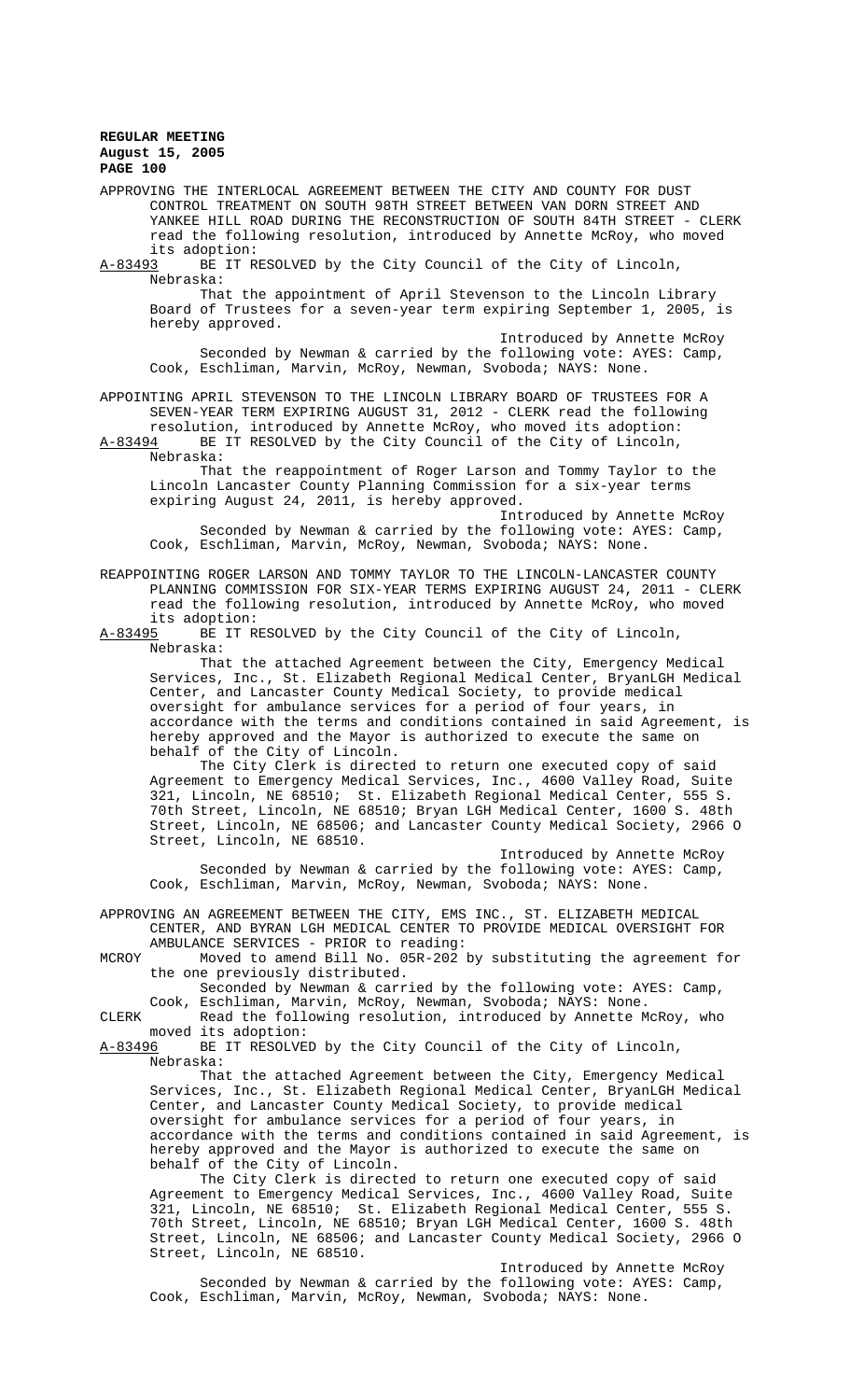ADOPTING THE CITY OF LINCOLN 2005-2006 ANNUAL OPERATING AND CAPITAL

IMPROVEMENT BUDGET FOR FISCAL YEAR 2005/06 - PRIOR To reading: CAMP Moved to split equally \$147,500 of extra funds due to the County Assessor certifying the final value of real property in the City between sidewalks and additional contribution to Police and Firefighters Pension Funds.

Seconded by Eschliman & **LOST** by the following vote: AYES: Camp, Eschliman, Svoboda; NAYS: Cook, Marvin, McRoy, Newman.

ESCHLIMAN Moved a friendly amendment to restore the Healthy Home Specialist position to a part-time position and use the remaining balance to be distributed between sidewalks and the Police and Firefighters Pension Funds.

No Second.<br>NEWMAN Move NEWMAN Moved to restore to the Health Dept. budget the Community Promotion Outreach Division the amount of \$47,500 for the Specialist position and move the additional \$100,000 be added to Project #10 in the<br>Streets and Highways CIP for sidewalk maintenance and repair. The Streets and Highways CIP for sidewalk maintenance and repair. source of funding for both of these items is the additional property tax revenue generated by the final valuations from the County Assessor being greater than originally estimated and utilizing the tentatively approved tax rate of .30091 per \$100 of assessed evaluation.

Seconded by Marvin & carried by the following vote: AYES: Cook, Eschliman, Marvin, McRoy, Newman, Svoboda; NAYS: Camp.

CLERK Read the following resolution, introduced by Patte Newman, who moved its adoption as amended:<br>A-83497 WHEREAS, under the provi

WHEREAS, under the provisions of Section 25 and 25a of Article IX of the Charter of the City of Lincoln, the proposed annual budget for the City of Lincoln was submitted on June 27, 2005; and

WHEREAS, under the provisions of Section 26 of Article IX of the City Charter, a public hearing on the proposed budget was held on August 8, 2005 notice thereof having been published in one issue of the Lincoln Journal Star, a newspaper of general circulation in the City, more than five days before such hearing; and

WHEREAS, all necessary changes have been made as to revenue estimates and appropriation items.

NOW, THEREFORE, BE IT RESOLVED by the City Council of the City of Lincoln, Nebraska;

1. That pursuant to the provisions of Article IX of the Charter of the City of Lincoln, the budget for the fiscal year beginning September 1, 2005, a copy of which is hereto attached and made a part of this resolution as fully as if set forth verbatim herein, is hereby adopted, and the several sums therein set forth to be raised by the levy of a tax upon all taxable property within the corporate limits of the City of Lincoln, Nebraska, the estimated balances on hand, the miscellaneous receipts and all other funds and receipts are hereby appropriated for the several purposes therein stated. That all money received in any of the aforesaid funds in excess of the estimated balances and receipts set forth in said budget shall be credited to the unappropriated surplus of such funds.

2. The City Council, by adoption of the Capital Improvement Program on Schedule 5 of this resolution, hereby authorizes the acquisition of all necessary right-of-way, easements, or other interest in land, by purchase if possible, by condemnation if necessary, for those projects included within the first year of said Capital Improvement Program.

3. Pursuant to Section 2 of L.B. 989 passed by the Second Session of the Ninety-Fifth Legislature, the City is authorized to increase budgeted restricted funds by the basic allowable growth percentage of the base (2.5%) and allowable growth due to improvements to real property as a result of new construction, additions to existing buildings, any improvements to real property which increase the value of such property, and any increase in valuation due to annexation and any personal property valuation over the prior year above 2.5% expressed in dollars and to utilize other lid exemptions authorized in L.B. 989. Such increase is hereby authorized to the extent necessary to generate the revenues to fund the budget, and any unused restricted funds authority is hereby authorized to be carried forward to future budget years.

Pursuant to the agreement for the provision of services related to the emergency medical care system in Lincoln, Nebraska, the annual budget for Emergency Medical Services, Inc. a copy of which is attached hereto, labeled Schedule 6, is hereby approved.<br>5. There is hereby appropriated all money now c

There is hereby appropriated all money now credited or which will be credited to any Internal Service Fund, Trust Fund, Agency Fund, and Enterprise Fund, now or heretofore created, notwithstanding any sum limitations set forth in the budget attached hereto.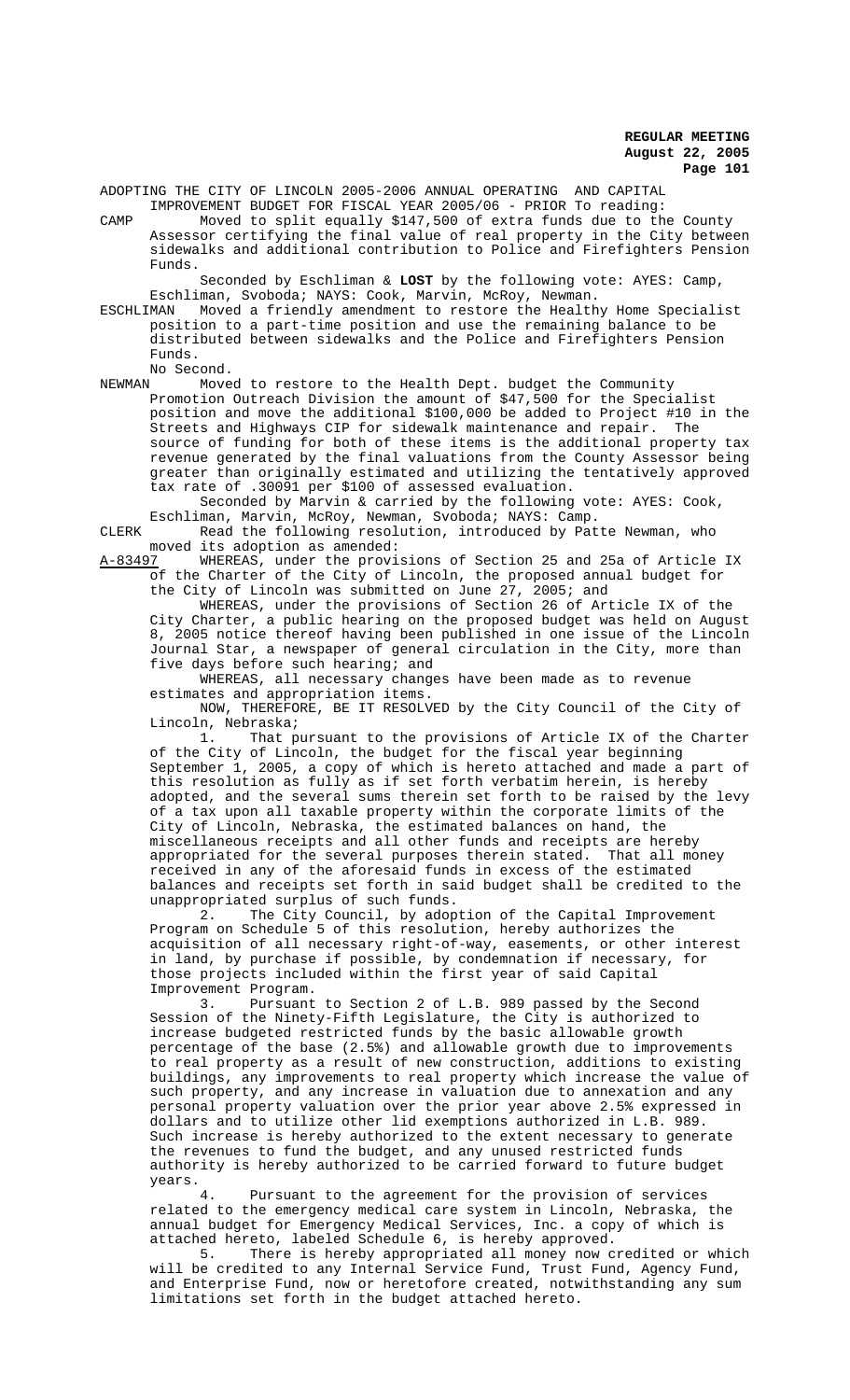> 6. There is hereby appropriated all money now credited or which will be credited to the Building and Safety Fund notwithstanding any sum limitation set forth in the budget attached hereto.

7. There is hereby appropriated all money received or to be received from the County of Lancaster, the State of Nebraska, or the United States, as well as from any grants, donations, or contributions received for public purposes and the interest earned thereon, notwithstanding any sum limitations set forth in the budget attached hereto.

8. There is hereby appropriated all money received from the interest income on the investments of all authorized bond issue proceeds including bond anticipation notes for the purposes for which said bonds and notes have been authorized to be issued, notwithstanding any sum limitations set forth in the budget attached hereto.<br>9. There is hereby appropriated in the Work

There is hereby appropriated in the Worker's Compensation Loss Revolving Fund all amounts included in the budget for Worker's Compensation benefits, together with any recoveries on account of subrogation interests, from which fund all losses and costs incidental to the administration of such losses shall be paid, notwithstanding any sum limitations set forth in the budget attached hereto.<br>10. There is hereby appropriated to the credit o

There is hereby appropriated to the credit of the Social Security Fund and Payroll Liability Account, in addition to the tax levied therefor, any money deducted from employees' salaries and wages together with any departmental contributions in non-tax supported funds, notwithstanding any sum limitations set forth in the budget attached hereto.<br>11.

There is hereby appropriated all money now credited or which will be credited to the Self-Insured Health Fund, notwithstanding any

sum limitation set forth in the budget attached hereto.<br>12. There is hereby appropriated cash balances There is hereby appropriated cash balances credited to the Health Care Fund, notwithstanding any sum limitation set forth in the budget attached hereto, for payment as needed to provide health care benefits to City employees.

13. There is hereby appropriated all money now credited or which will be credited to the Snow Removal Fund, notwithstanding any sum limitation set forth in the budget attached hereto.

14. There is hereby appropriated all money now credited or which will be credited to the Vehicle Tax Construction Fund created by Section 3.20.220 of the L.M.C. (Vehicle Tax for street improvements) notwithstanding any sum limitation set forth in the budget attached hereto.<br>15

There is hereby appropriated all money now credited or which will be credited to the Unemployment Insurance Fund, notwithstanding any sum limitation set forth in the budget attached hereto.<br>16. All receipts for on street parking meter co

All receipts for on street parking meter collections are pledged toward the payment of bonds assigned for payment from the Parking Revenue Fund. Parking meter receipts in excess of those required to meet provisions of the bond covenants shall be credited to the General Fund up to the amounts budgeted.<br>17. There is hereby appropriated all

There is hereby appropriated all money now credited or which will be credited to the Parking Lot Revolving Fund to be used for designing, acquiring, constructing, maintaining, repairing, regulating, supervising and policing of City owned parking lots and facilities in accordance with L.M.C. Chapter 10.34 and Chapter 10.36, notwithstanding any sum limitations set forth in the budget attached hereto.

18. There is hereby appropriated to the Street Construction Fund all monies received as the City's share of the Highway Allocation Fund and the Grade Crossing Protection Fund, together with any other Federal, State, and County funds, received for street construction purposes, any reimbursements and matching funds, including Federal Road Funds, all of which monies are hereby appropriated and reappropriated for all purposes as authorized by State laws pertaining to such funds, notwithstanding any sum limitations set forth in the budget attached hereto.<br>19. There is hereby appropriated in the Special Assee

There is hereby appropriated in the Special Assessment Revolving Fund all monies in said fund for expenditures as authorized by Article VIII of the City Charter, Section 10a and all money received to the credit of the Special Assessment Revolving Fund including bond proceeds, grants, donations, special assessment collections, and City participation deemed necessary by the City Council, notwithstanding any sum limitations set forth in the budget attached hereto.

20. There is hereby appropriated all money now credited or which will be credited in the Advance Acquisition Fund as provided in Article IX B, Section 12 of the City Charter, notwithstanding any sum limitation set forth in the budget attached hereto.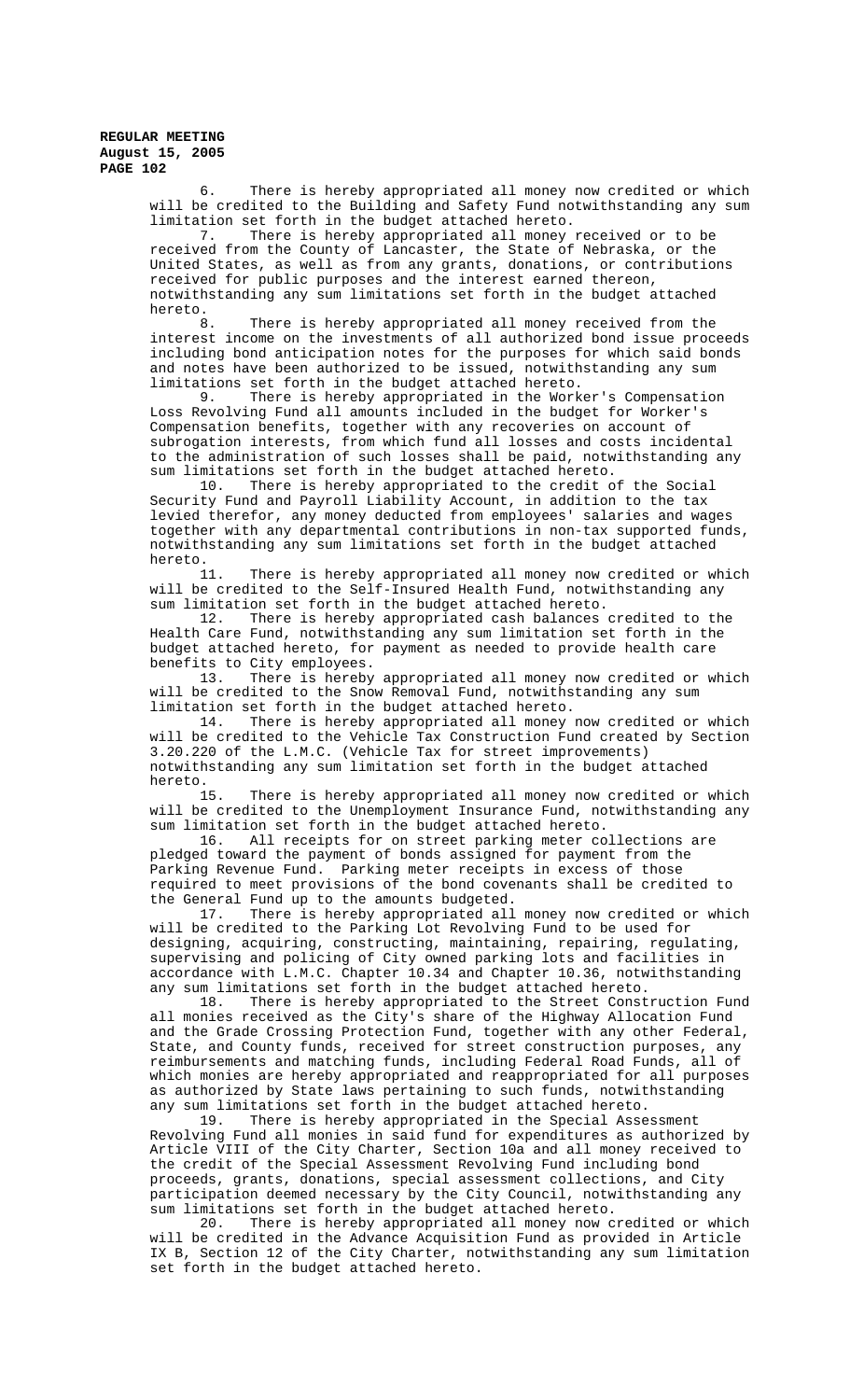21. There is hereby appropriated all money now credited or which will be credited to the 911 Communication Fund, notwithstanding any sum limitation set forth in the budget attached hereto.

22. There is hereby appropriated all money now credited or which will be credited to the Auditorium Promotion Fund, notwithstanding any sum limitation set forth in the budget attached hereto.<br>23. There is hereby appropriated all money now

There is hereby appropriated all money now credited or which will be credited to the Arbitrage Rebate Fund, notwithstanding any sum limitation set forth in the budget attached hereto.

24. There is hereby appropriated all money now credited or which will be credited to the Tax Sale Revolving Fund, notwithstanding any sum limitation set forth in the budget attached hereto.<br>25. There is hereby appropriated all money

There is hereby appropriated all money now credited or to be credited in the City Aviation Promotion Fund as provided in Neb. Rev. Stat. Section 3-504.02 (1991), notwithstanding any sum limitation set

forth in the budget attached hereto.<br>26. There is hereby appropri There is hereby appropriated KENO proceeds for mandated payments, and 1% for administrative fees.

27. There is hereby appropriated all money in the Cable Access Television Fund, notwithstanding any sum limitations set forth in the budget attached hereto.<br>28. There is he

There is hereby appropriated all monies now credited or which will be credited to the Community Improvement Financing Fund and all Tax Allocation Bond Debt Service funds, notwithstanding any sum limitations set forth in the budget attached hereto.<br>29. There is hereby appropriated all money no

There is hereby appropriated all money now credited or which will be credited to the Disaster Recovery Fund, notwithstanding any sum limitation set forth in the budget attached hereto, for paying disaster related expenditures or for reimbursement to other City funds which have made disaster related expenditures for which reimbursement from outside sources has been received or as otherwise appropriated.

30. There is hereby appropriated all money now credited or which will be credited to the Property Tax Refund Fund, notwithstanding any sum limitation set forth in the budget attached hereto.

31. There is hereby appropriated all money now credited or which will be credited to the Title V Clean Air fund notwithstanding any sum

limitation set forth in the budget attached hereto. There is hereby appropriated all money now credited or which will be credited to the Impact Fees Fund notwithstanding any sum

limitation set forth in the budget attached hereto.<br>33. There is hereby levied upon all taxable There is hereby levied upon all taxable property within the corporate limits of the City of Lincoln, Nebraska, upon each one hundred dollars of approximate market value thereof, taxes in an amount sufficient to generate funds for the purposes and in the amounts hereinafter named, to-wit:

|                       | Appropriated | Total Tax As | Per \$100    |
|-----------------------|--------------|--------------|--------------|
|                       | Amount-90%   | Levied-100%  | Market Value |
| General               | \$23.897.283 | \$26,552,537 | 0.19548      |
| Library               | \$5,964,541  | \$6,627,268  | 0.04879      |
| Social Security       | \$1,706,599  | \$1,896,221  | 0.01396      |
| Police & Fire Pension | \$2,676,036  | \$2,973,373  | 0.02189      |
| Bond and Interest     |              |              |              |
|                       |              |              |              |

Redemption  $$2,541,561$   $$2,823,957$  0.02079 34. There is hereby authorized the transfer to the appropriate reserve accounts of all encumbrances, including accrued payroll, for the fiscal year ending August 31, 2005, together with any monies previously so reserved.

35. Any unexpended balance remaining in the Police and Fire Pension Fund is reappropriated pursuant to Lincoln Municipal Code, Chapters 2.62, 2.65 and 2.66, notwithstanding any sum limitation set forth in the budget attached hereto.

36. All previous capital appropriations are hereby continued and reappropriated pursuant to Section 27 of Article IX of the Charter of the City of Lincoln, except the unexpended balance remaining in any fully completed project shall be credited to the unappropriated surplus in the fund from which such project was funded.

37. There is hereby designated and appropriated General Fund cash balances in an amount equal to the debt service falling due during the fiscal year for the Golf Course Revenue Bonds issued in 2001 for the purpose of providing for the payment of the principal and interest on such bonds, as they become due, if and to the extent that amounts credited to the Golf Revenue Fund are insufficient and to the extent that such General Fund cash balances are available.

38. Per resolution A-82134 passed by the City Council on June 9, 2003 establishing an unreserved fund balance policy for the City, the General Fund unreserved fund balance as of the last audited financial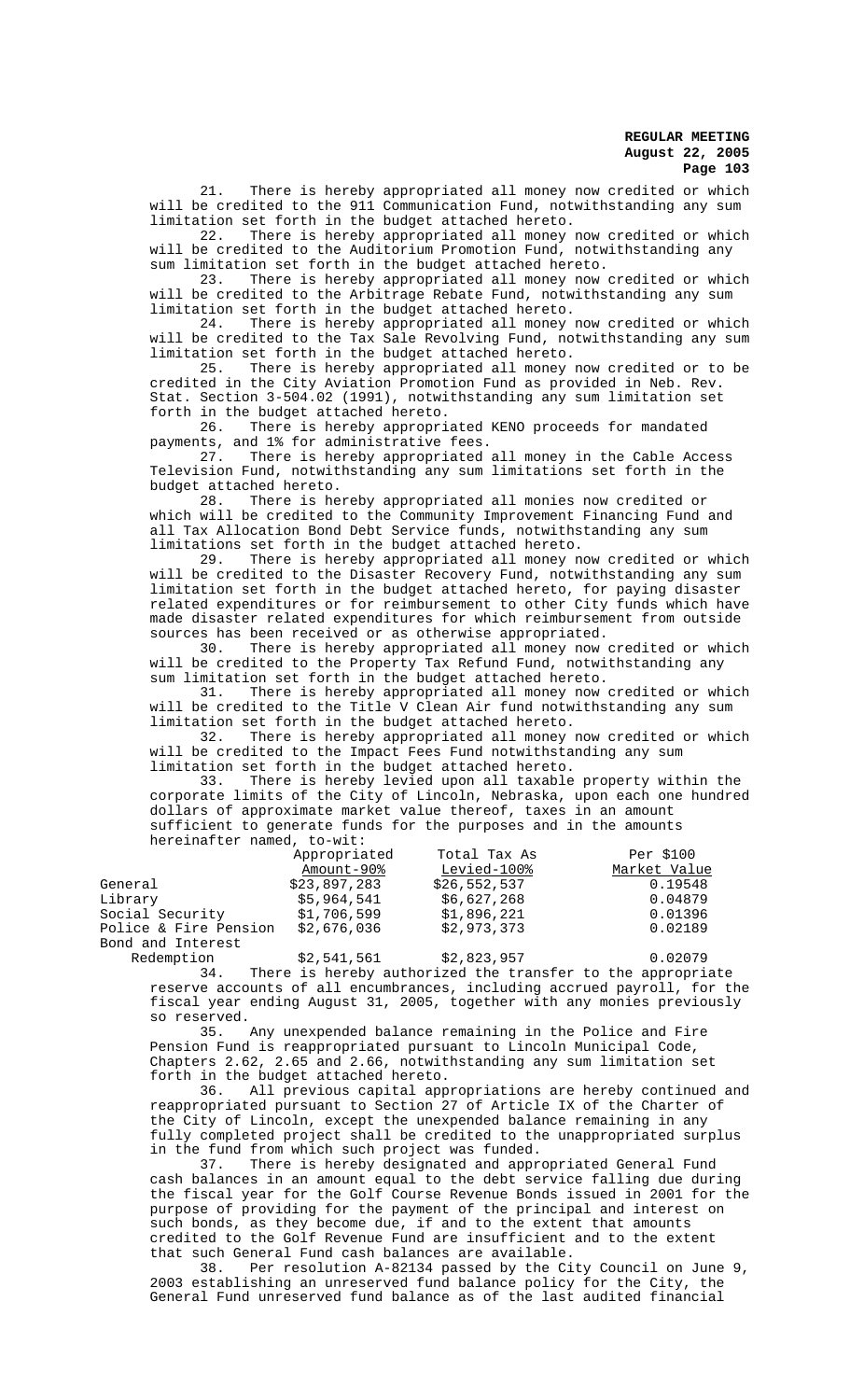# **REGULAR MEETING August 15, 2005**

**PAGE 104**

|                          |                              | statements as of August 31, 2004 was \$32,552,543. This August 31, 2004<br>unreserved balance is 29.0% of the General Fund budget for 2005-06 of<br>\$112,255,852 included in this resolution. The August 31, 2004<br>unreserved balance was 8.9% greater than the 20% goal for such balance<br>set by Resolution A-82134.<br>That the appropriations for the following items be<br>39. |                         |
|--------------------------|------------------------------|-----------------------------------------------------------------------------------------------------------------------------------------------------------------------------------------------------------------------------------------------------------------------------------------------------------------------------------------------------------------------------------------|-------------------------|
| From:                    | ACCOUNT NUMBER<br>18002.5655 | transferred effective August 31, 2005:<br>DESCRIPTION AMOUNT<br>General Expense/Work Study                                                                                                                                                                                                                                                                                              | \$9,635                 |
| To:                      | 09042.5022                   | Parks/Natural Resource                                                                                                                                                                                                                                                                                                                                                                  | \$5,580                 |
| From:                    | 79115.5022<br>18002.5856     | Watershed Mqmt. Pqm.<br>General Expense/City Share of Downtown Maint. \$54,367.72                                                                                                                                                                                                                                                                                                       | \$4,055                 |
| To:                      |                              | 413536.6137 Urb. Dev. Street Tree Replacement CIP Proj.<br>(also increases 13001.9234 U.D. CIP Transf.)                                                                                                                                                                                                                                                                                 | \$54,367.72             |
| From:                    | 18001.5989                   | Contingency                                                                                                                                                                                                                                                                                                                                                                             | \$2,000                 |
| To:                      | 10001.5021                   | Personnel/Regular Salaries                                                                                                                                                                                                                                                                                                                                                              | \$2,000                 |
| From:<br>To:             | 18001.5989<br>06014.5021     | Contingency<br>Finance/911 Communications/Salaries                                                                                                                                                                                                                                                                                                                                      | \$85,000<br>\$85,000    |
|                          |                              | (also increases 19001.9226)                                                                                                                                                                                                                                                                                                                                                             |                         |
|                          | From: 409347.6138            | Parks/Trail Major Maint.                                                                                                                                                                                                                                                                                                                                                                | \$15,000                |
| To:                      | 409409.6138                  | Parks/Rock Island/Hwy. 2 Bridge                                                                                                                                                                                                                                                                                                                                                         | \$15,000                |
|                          |                              | 40.<br>That the cash for the following items be transferred                                                                                                                                                                                                                                                                                                                             |                         |
|                          |                              | effective August 31, 2005:                                                                                                                                                                                                                                                                                                                                                              |                         |
| From:                    |                              | 10005.5959<br>Personnel/Risk Mgmt./Workers Comp. Fund                                                                                                                                                                                                                                                                                                                                   | \$50,000                |
| To:<br>From:             | 10011.4533<br>409379         | Personnel/Risk Mgmt./Excess Self Ins. Fund<br>Parks/Tierra/Williamsburg Trail                                                                                                                                                                                                                                                                                                           | \$50,000<br>\$13.19     |
| To:                      | 409347                       | Parks/Trail Major Maintenance                                                                                                                                                                                                                                                                                                                                                           | \$13.19                 |
| From:                    | 240801                       | P.W. & U./Watershed/FEMA Mitigation Grant Prog.                                                                                                                                                                                                                                                                                                                                         | \$159,400               |
| To:                      | 702212                       | P.W. & U./Watershed/Floodplain/Floodprone Proj.                                                                                                                                                                                                                                                                                                                                         | \$159,400               |
|                          |                              | That cash and appropriations up to the following amounts<br>41.                                                                                                                                                                                                                                                                                                                         |                         |
|                          |                              | for the following items be transferred effective August 31, 2005:                                                                                                                                                                                                                                                                                                                       |                         |
|                          |                              | ACCOUNT NUMBER<br>DESCRIPTION                                                                                                                                                                                                                                                                                                                                                           | <b>AMOUNT</b>           |
| From:<br>To:             | 79110.5621<br>700797         | P.W. & U/St. Maint./Drainage<br>Clean-up Southeast Maint. Facility                                                                                                                                                                                                                                                                                                                      | \$130,000<br>\$130,000  |
|                          |                              |                                                                                                                                                                                                                                                                                                                                                                                         |                         |
| From:<br>To:             | 18002.5655<br>14011.5021     | General Expense/Work Study<br>Library/Public Service/Regular Salaries                                                                                                                                                                                                                                                                                                                   | \$8,362<br>\$3,360      |
|                          | 14011.5086                   | Library/Public Service/FICA                                                                                                                                                                                                                                                                                                                                                             | \$196                   |
|                          | 02007.5022                   | Mayor/Lincoln Area Agency on Aging/Sr. Ctrs.<br>(cash to 02002.9120)                                                                                                                                                                                                                                                                                                                    | \$4,471                 |
|                          | 02007.5086                   | Mayor/Lincoln Area Agency on Aging/Sr. Ctrs.<br>(cash to 02002.9120)                                                                                                                                                                                                                                                                                                                    | \$335                   |
| From:                    | 18002.5251                   | General Expense/Fuel & Oil                                                                                                                                                                                                                                                                                                                                                              | \$100,000               |
| To:                      | 79500.5253                   | StarTran Fleet/Fuel Oper. Vehicles                                                                                                                                                                                                                                                                                                                                                      | \$33,333                |
|                          |                              | (also increases 19001.9225)                                                                                                                                                                                                                                                                                                                                                             |                         |
|                          | 04025.5251                   | Police/Police Garage/Fuel & Oil                                                                                                                                                                                                                                                                                                                                                         | \$33,333                |
|                          | 79160.5251                   | P.W. & U/Fleet Services/Fuel & Oil<br>42.<br>That the following unexpended appropriations are                                                                                                                                                                                                                                                                                           | \$33,334                |
|                          |                              | reappropriated effective August 31, 2005 up to the following amounts:                                                                                                                                                                                                                                                                                                                   |                         |
|                          | ACCOUNT NUMBER               | DESCRIPTION                                                                                                                                                                                                                                                                                                                                                                             | AMOUNT                  |
| 01001.5989               |                              | City Council/Misc. Other Serv. & Charges                                                                                                                                                                                                                                                                                                                                                | \$39,439                |
| 02011.6062               |                              | Mayor/C.I.C./Audio-visual Equipment                                                                                                                                                                                                                                                                                                                                                     | \$3,784                 |
| 18002.5631               |                              | General Expense/Data Processing Service (Lifeview HR Self-Help)                                                                                                                                                                                                                                                                                                                         |                         |
|                          |                              |                                                                                                                                                                                                                                                                                                                                                                                         | \$46,690                |
| 18002.5856<br>18002.5659 |                              | General Expense/City Share of Downtown Maintenance<br>General Expense/Peoplesoft Financial System                                                                                                                                                                                                                                                                                       | \$98,659.02<br>\$99,170 |
| 18002.6024               |                              | General Expense/City Share-Impact Fees (Low Income)                                                                                                                                                                                                                                                                                                                                     | \$32,690                |
| 18002.5998               |                              | General Expense/Witness Fees                                                                                                                                                                                                                                                                                                                                                            | \$10,450                |
| 18002.5970               |                              | General Expense/Court & Litigation                                                                                                                                                                                                                                                                                                                                                      | \$6,949                 |
| 06006.5761               |                              | Finance/City Clerk/Microfilming                                                                                                                                                                                                                                                                                                                                                         | \$2,918                 |
| 06009.6069               |                              | Finance/City Treasurer/Data Processing Equipment                                                                                                                                                                                                                                                                                                                                        | \$7,823                 |
| 06065.6093               |                              | Finance/Radio Shop/Replacement Equipment                                                                                                                                                                                                                                                                                                                                                | \$78,931                |
| 09250.9246               |                              | Parks/Unprogrammed KENO Appropriations                                                                                                                                                                                                                                                                                                                                                  | \$26.10                 |
| 79160.6064               |                              | P.W. & U./Fleet Services (Anim. Cont. #37040)                                                                                                                                                                                                                                                                                                                                           | \$12,000                |
|                          |                              | That unencumbered appropriations from the budget for the<br>43.                                                                                                                                                                                                                                                                                                                         |                         |

 fiscal year beginning September 1, 2004 be reappropriate up to the following amounts effective August 31, 2005:

|              |                  | ap co che rorrowing amounce erreceive hagabe bi, zoob. |            |
|--------------|------------------|--------------------------------------------------------|------------|
|              | ACCOUNT NUMBER   | DESCRIPTION                                            | AMOUNT     |
| From:        | 18002.5632       | Gen. $Exp./Sys. Dev. - I.S.$                           | \$30,000   |
| To:          | 06009.6069       | Finance/City Treasurer/D.P. Equip. (Park. Ticket Sys.) |            |
|              |                  |                                                        | \$30,000   |
| From:        | 18002.5647       | General Expense/Shared Services-Corrections            | \$220,000  |
| $\text{To}:$ | 18002.5621       | General Expense/Misc. Contractual Services             | \$220,000  |
|              | From: 18001.5989 | Contingency                                            | \$7,694.16 |
|              |                  |                                                        |            |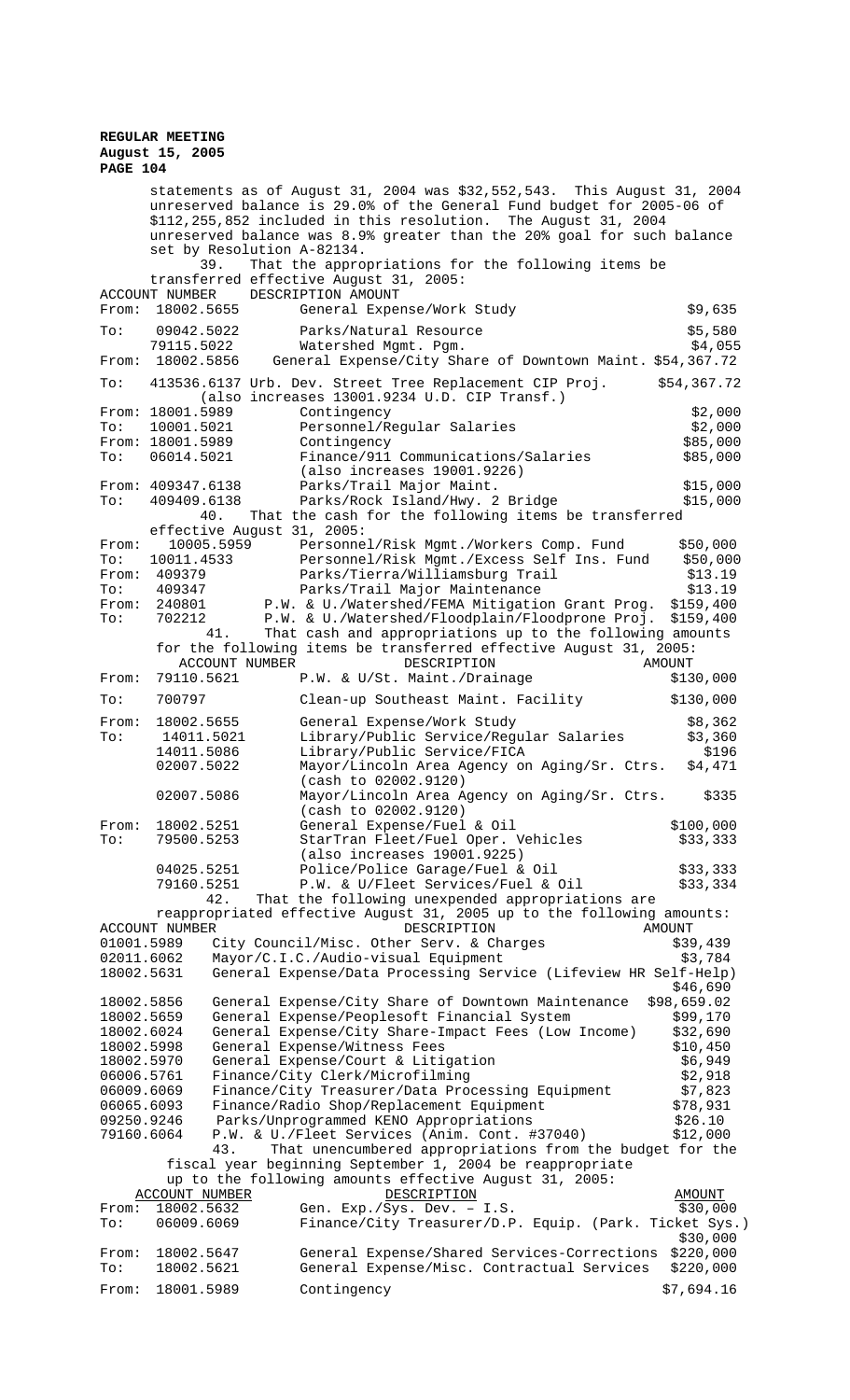To: 18002.5980 General Expense/Reimbursements (WIA sales tax) \$7,694.16 There is hereby appropriated to each departmental operating budget 100% of the unencumbered operating appropriations as shown in the final Appropriation Status Report as of August 31, 2005 up to the

amount shown below:<br>FUND  $\begin{tabular}{ll} \underline{FUND} & \underline{AMOUNT} \\ \underline{General} & \end{tabular} \begin{tabular}{ll} \multicolumn{1}{l}{} & \multicolumn{1}{l}{} & \multicolumn{1}{l}{} & \multicolumn{1}{l}{} \\ \multicolumn{1}{l}{} & \multicolumn{1}{l}{} & \multicolumn{1}{l}{} \\ \multicolumn{1}{l}{} & \multicolumn{1}{l}{} & \multicolumn{1}{l}{} \\ \multicolumn{1}{l}{} & \multicolumn{1}{l}{} & \multicolumn{1}{l}{} \\ \multicolumn{1}{l}{} & \multicolumn{1}{l}{} & \multicolumn{1}{l}{} \\ \$ General \$1,918,732<br>Health \$200,000 Animal Control StarTran \$47,849 Library \$42,500 Aging \$229,426

 In addition, any reimbursements received from FEMA related to expenses incurred for the Hallam tornado clean up are hereby reappropriated to the respective department budgets.

 $$200,000$ <br> $$100,000$ 

45. There is hereby authorized the transfer of the cash balance of the 2005-06 Debt Service Fund to the Bond Interest and Redemption Fund as of September 1, 2005.<br>46. There is hereby a

There is hereby attached and made a part hereof a listing of all funds of the City of Lincoln which are hereby confirmed and approved.

Introduced by Patty Newman Seconded by Cook & carried by the following vote: AYES: Camp, Cook, Eschliman, Marvin, McRoy, Newman, Svoboda; NAYS: None.

AUTHORIZING THE FORMATION OF THE LINCOLN REDEVELOPMENT AND INVESTMENT CORPORATION, A NEBRASKA NOT-FOR-PROFIT PUBLIC BENEFIT CORPORATION AND APPROVING THE RELATED ARTICLES OF INCORPORATION AND BYLAWS FOR THE SAME IN CONNECTION WITH AN APPLICATION FOR CERTIFICATION AS A COMMUNITY DEVELOPMENT ENTITY ELIGIBLE FOR ALLOCATION OF NEW MARKET TAX CREDITS AND OTHER COMMUNITY IMPROVEMENT PURPOSES - PRIOR to reading: COOK Moved to accept a substitute resolution.

Seconded by Newman & carried by the following vote: AYES: Camp, Cook, Eschliman, Marvin, McRoy, Newman, Svoboda; NAYS: None.

CLERK Read the following resolution, introduced by Annette McRoy, who moved its adoption:

A-83498 Whereas, The New Markets Tax Credit (NMTC) Program permits taxpayers to receive a credit against Federal income taxes for making qualified equity investments in designated Community Development Entities (CDEs).

Whereas, substantially all of the qualified equity investment must in turn be used by the CDE to provide investments in low-income communities or for the benefit of low income persons.

Whereas, The credit provided to the investor totals 39% of the cost of the investment and is claimed over a seven-year credit allowance period. In each of the first three years, the investor receives a credit equal to five percent of the total amount paid for the stock or capital interest at the time of purchase. For the final four years, the value of the credit is six percent annually. Investors may not redeem their investments in CDEs prior to the conclusion of the seven-year period.

Whereas, the City of Phoenix, Arizona and other municipalities in the United States have formed non-profit corporations to serve as local Community Development Entities to facilitate the local allocation and use of NMTC.

Whereas, the City Council has, in forming the membership of the board, considered that the CDE shall be accountable to the low income community and low income persons in the City of Lincoln by providing in the bylaws of the CDE that one of the three directors be a representative of the low income community as a resident, small business owner or community volunteer and further directs that at all times at least 20% of the Board of Directors of the CDE be a resident, small business owner or community volunteer of the low income community within the City of Lincoln.

Whereas, the City Council has directed and hereby finds that the CDE has a primary mission of servicing or providing investment capital for the low income persons and that the Bylaws of the CDE provide that at least 60 percent of its activities are targeted to the low income community or low income persons in the City of Lincoln.

Whereas, assuming the application for NMTC allocation is successful, the CDE will function through the use and formation of a "project specific" limited liability subsidiary company and the Articles of Incorporation and Bylaws permit the CDE to form one or more project specific subsidiaries and enter into allocation sharing or other legal agreements to facilitate the use and application of the NMTC all without further action required by the City.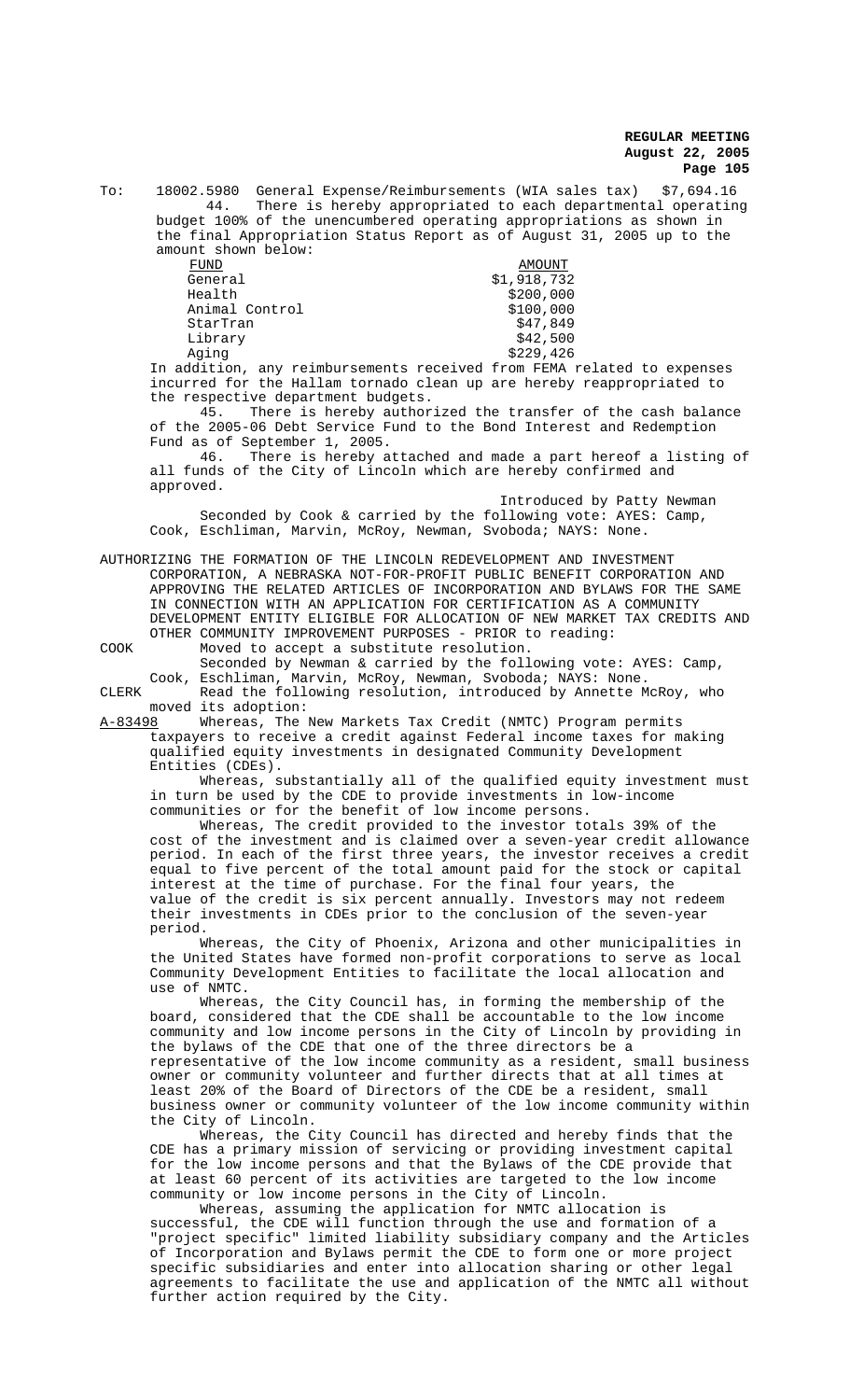Whereas, the City has determined that a qualified not-for-profit corporation acting on behalf of and in connection with the NMTC program will facilitate the application and use of NMTC in the City of Lincoln. NOW, THEREFORE, BE IT RESOLVED by the City Council of the City of

Lincoln, Nebraska:<br>1. The Ma The Mayor is hereby authorized to create the Lincoln Redevelopment and Investment Corporation, a Nebraska not-for-profit public benefit corporation in connection with the NMTC program, and to take all steps necessary to implement the same.

2. The attached Articles of Incorporation and Bylaws for the same in connection with an application for certification as a Community Development Entity eligible for allocation of New Market Tax Credits and other Community improvement purposes are hereby approved.<br>3. The Mayor is authorized to execute the same of The Mayor is authorized to execute the same on behalf of the

City and to assist in the creation and certification of the CDE, application for an allocation of New Market Tax Credits, and administration of the Lincoln Redevelopment and Investment Corporation.

Introduced by Annette McRoy Seconded by Newman & carried by the following vote: AYES: Camp,

Cook, Eschliman, Marvin, McRoy, Newman, Svoboda; NAYS: None.

#### **PETITIONS AND COMMUNICATIONS**

THE FOLLOWING HAVE BEEN REFERRED TO THE PLANNING DEPT. : Change of Zone 05054 - App. of Prairie Home Builders, Inc. from an AG to R-3 and R-5 on property located at N. 84<sup>th</sup> Street and Adams Street.

Change of Zone 05056 - App. of Reserve Development, LLC from AG to AGR on property located at SW 12<sup>th</sup> Street and W. Denton Road.

Special Permit 05041 - App. Reserve Development, LLC for 63 residential dwelling units, with requests to waive the preliminary plat, sidewalks, street lighting, street trees, landscape screening, block length, storm water detention, sewer opposite street grades, and allow reduced setbacks on property located at SW 12<sup>th</sup> Street and W. Denton Road.

Change of Zone 05059 - App. of Molex, Inc., Yasufuku USA, Inc., and LLL Investments from I-2 to I-1 on property located at NW 12th Street and W. Bond Circle.

Pre-Existing Special Permit 23F - App. of Nebraska Wesleyan University for an amendment to expand the boundaries of the Special Permit on property located at N. 56<sup>th</sup> Street and Madison Avenue.

Pre-Existing Special Permit 30A - App. of Katch, LLC for an amendment to expand the boundaries for sale of alcoholic beverages for consumption on the premises on property located at NW 12<sup>th</sup> Street and W. Bond Street.

Special Permit 1629F - App. of Duteau Investment Company for an amendment to reduce the building setback on property located at S. 27<sup>th</sup> Street and Porter Ridge Road.

Special Permit 05042 - App. of James M. Young for the expansion of a non-standard home into the required front yard on property located at N. 67<sup>th</sup> Street and Morrill Avenue.

Special Permit 05043 - App. Shady Creek, LLC for an early childhood care facility with requests to waive building plans and elevations at the same time of submittal for the facility to be located on an arterial street and take access to the arterial street on property located at S. 55th Street and Shady Creek Court.

#### **REPORTS OF CITY OFFICERS**

CLERK'S LETTER AND MAYOR'S APPROVAL OF ORDINANCES AND RESOLUTIONS PASSED BY THE CITY COUNCIL ON AUGUST 15, 2005 - CLERK presented said report which was placed on file in the Office of the City Clerk.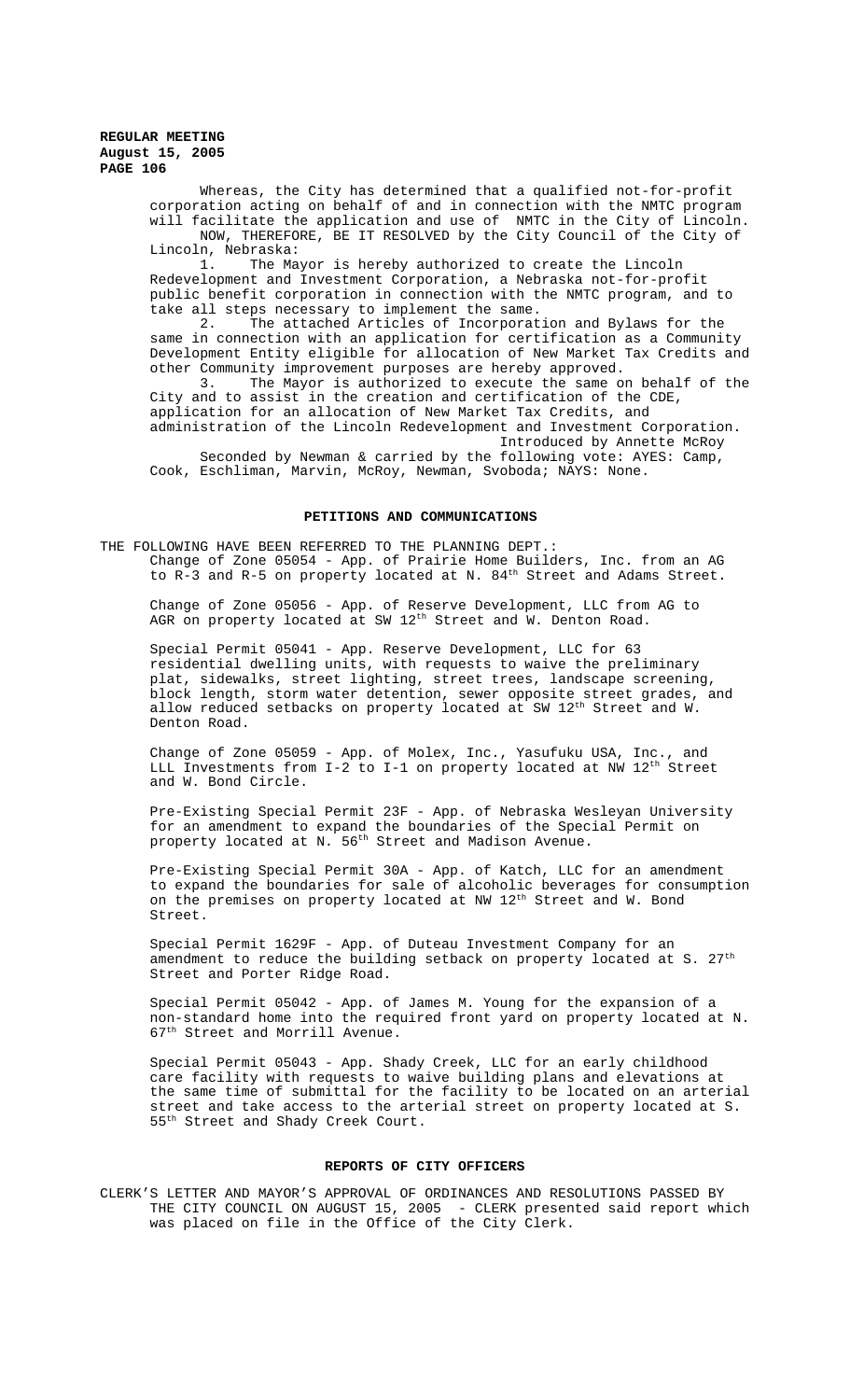#### ORDINANCES - 1<sup>ST</sup> READING

- COZ 05004 APPLICATION OF REALTY TRUST GROUP, INC. FOR A CHANGE OF ZONE FROM AG AGRICULTURAL DISTRICT TO R-3 RESIDENTIAL DISTRICT ON PROPERTY GENERALLY LOCATED AT SOUTH 84TH STREET AND OLD CHENEY ROAD; DESIGNATING SAID PROPERTY AS A PLANNED UNIT DEVELOPMENT; AND FOR APPROVAL OF A DEVELOPMENT PLAN FOR 28 MULTI-FAMILY UNITS AND 22,000 SQUARE FEET OF COMMERCIAL/RETAIL FLOOR AREA IN THE UNDERLYING R-3 RESIDENTIAL DISTRICT WITH REQUESTED WAIVERS OF THE REQUIRED PRELIMINARY PLAT PROCESS AND MODIFICATIONS TO THE ZONING ORDINANCE AND LAND SUBDIVISION ORDINANCE - CLERK read an ordinance, introduced by Patte Newman, amending the City of Lincoln Zoning District Maps attached to and made a part of Title 27 of the Lincoln Municipal Code, changing the boundaries of the districts established and shown on said City of Lincoln Zoning District Maps as provided in Section 27.05.020 of the Lincoln Municipal Code and approving the designation of the area hereinafter described as a planned unit development, the first time.
- AMENDING ORDINANCE NO. 17381 TO ALLOW PREPARATION OF DETAILED PLANS AND SPECIFICATIONS FOR A MEDIAN ALONG SOUTH 56TH STREET BETWEEN MADALYN ROAD AND OLD CHENEY ROAD AS WELL AS TO ALLOW PREPARATION OF DETAILED PLANS AND SPECIFICATIONS AND CONSTRUCTION OF A WEST LEG TO THE SOUTH 56TH AND SHADOW PINES DRIVE INTERSECTION WHICH WILL CONNECT SOUTH 56TH STREET TO STEPHANIE LANE - CLERK read an ordinance, introduced by Patte Newman, amending Ordinance No. 17381 which authorized and directed the Department of Public Works and Utilities to proceed with the preparation of detailed plans and specifications for the widening, reconstruction, and improvement of South  $14^{\text{th}}$  Street from Old Cheney to  $1/4$  mile south of Pine Lake Road; South 40<sup>th</sup> Street from Pine Lake Road south to a point approximately 500 feet south of San Mateo Lane; South 56th Street from Old Cheney Road to  $1/4$  mile south of Pine Lake Road; South  $70^{th}$ Street from Highway 2 to 1/4 mile south of Pine Lake Road; and Pine Lake Road from South  $14^{\text{th}}$  Street to Highway 2 (excluding  $19^{\text{th}}$  to  $32^{\text{nd}}$  Streets); and to acquire necessary rights-of-way and easements relating thereto and to proceed with construction thereof in conformance with the Capital Improvement Program, the first time.
- AMENDING ORDINANCE NO. 18214 TO ALLOW PREPARATION OF DETAILED PLANS AND SPECIFICATIONS FOR A MEDIAN ALONG PIONEERS BOULEVARD FROM THE EAST LEG OF THE SOUTH 70TH STREET INTERSECTION EASTERLY TO THE INTERSECTION OF PAGODA LANE - CLERK read an ordinance, introduced by Patte Newman, amending Ordinance No. 18214 which amended Ordinance No. 17366 which authorized and directed the Department of Public Works and Utilities to proceed with the preparation of detailed plans and specifications for the widening, reconstruction, and improvement of South  $70<sup>th</sup>$  Street from LaSalle Street to Nebraska Highway 2; South 84<sup>th</sup> Street from Oakdale Ave. to Nebraska Highway 2; Pioneers Blvd. from South 70<sup>th</sup> Street to South 84<sup>th</sup> Street; Old Cheney Road from Nebraska Highway 2 to South 84<sup>th</sup> Street; and Pine Lake Road from South  $84<sup>th</sup>$  Street to South  $98<sup>th</sup>$  Street; to acquire necessary rights-of-way and easements relating thereto; and to proceed with construction thereof, the first time.
- APPROVING AN AGREEMENT BETWEEN SPIRITS BY BECKMAN AND THE LINCOLN AREA AGENCY ON AGING/LIFE FOR THE LEASE OF OFFICE SPACE FOR A ONE-YEAR TERM IN SAUNDERS COUNTY, NEBRASKA, FOR THE OUTPOSTED COUNSELOR FOR THE LIFE OFFICE PROGRAM - CLERK read an ordinance, introduced by Patte Newman, accepting and approving a Lease Agreement between the City of Lincoln and Spirits by Beckman for the lease of office space by the Lincoln Area Agency on Aging/LIFE at 708 N. Chestnut, Wahoo, NE 68066 for the period of September 1, 2005 through August 31, 2006, the first time.

## ORDINANCES - 3<sup>RD</sup> READING & RESOLUTIONS

REPEALING SECTION 10.48.090 OF THE LINCOLN MUNICIPAL CODE RELATING TO THE SALE OF ABANDONED OR SEIZED BICYCLES - CLERK read an ordinance, introduced by Dan Marvin, repealing Section 10.48.090 of the Lincoln Municipal Code relating to the sale of abandoned or seized bicycles, the third time.<br>MARVIN Moved to pass the ordinance as read. Moved to pass the ordinance as read. Seconded by Cook & carried by the following vote: AYES: Camp,

Cook, Eschliman, Marvin, McRoy, Newman, Svoboda; NAYS: None. The ordinance, being numbered **#18597**, is recorded in Ordinance Book #25, Page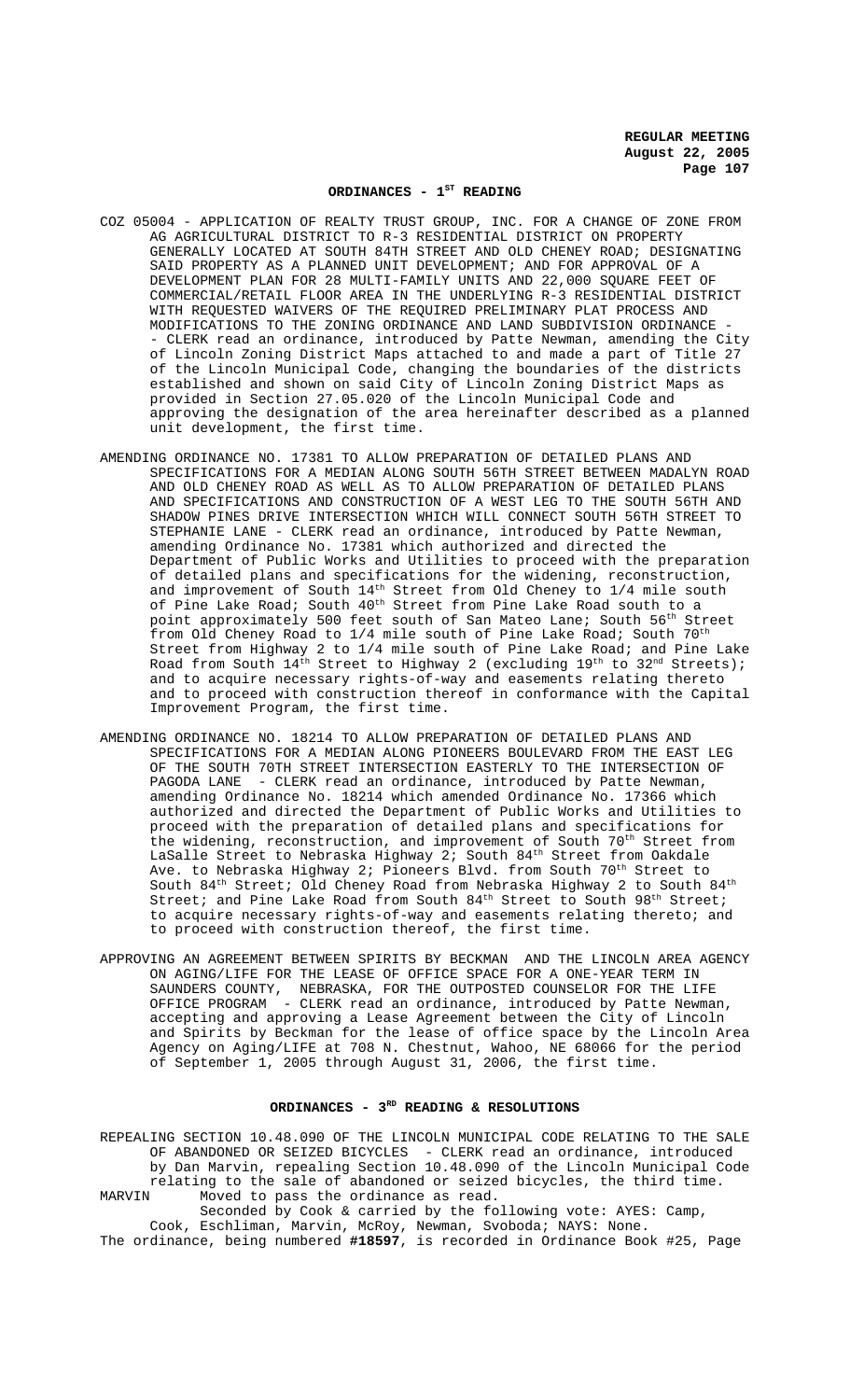|        | AMENDING CHAPTER 8.06 AIR POLLUTION, 8.20 FOOD CODE, 8.24 NOISE CONTROL, 8.38                                                                     |
|--------|---------------------------------------------------------------------------------------------------------------------------------------------------|
|        | PUBLIC SWIMMING POOLS, 8.40 SPA FACILITIES, 8.44 WATER WELLS, AND 24.38<br>ON-SITE WASTEWATER TREATMENT, TO INCREASE FEES FOR VARIOUS PERMITS AND |
|        | TO CREATE FEES FOR NOISE VARIANCES - PRIOR to reading:                                                                                            |
| COOK   | Moved to amend Bill No. 05-112 on page 1, lines 10 & 11, delete                                                                                   |
|        | the following language: 1. "amending Section 8.44.060 to provide water                                                                            |
|        | well permits shall be valid for one year rather than two years";                                                                                  |
|        | On page 1, line 11, after the word "well" insert the words<br>2.                                                                                  |
|        | construction and repair";<br>On page 1, line 14, delete "8.44.060";<br>3.                                                                         |
|        | 4. On page 2, line 26, delete the increased fee amount of 395.00 and                                                                              |
|        | insert in lieu thereof 385.00;                                                                                                                    |
|        | 5. On page 2, line 27, delete the increased fee amount of 275.00 and                                                                              |
|        | insert in lieu thereof 255.00;                                                                                                                    |
|        | On page 2, line 29, delete the increased fee amount of 125.00 and<br>6.                                                                           |
|        | insert in lieu thereof 115.00;                                                                                                                    |
|        | 7. On page 2, line 31, delete the increased fee amount of 125.00 and                                                                              |
|        | insert in lieu thereof 115.00;                                                                                                                    |
|        | 8. On page 3, line 4, delete the increased fee amount of 125.00 and                                                                               |
|        | insert in lieu thereof 115.00;                                                                                                                    |
|        | 9. On page 3, line 14, delete the increased fee amount of 350.00 and<br>insert in lieu thereof 325.00;                                            |
|        | 10. On page 3, line 15, delete the increased fee amount of 175.00 and                                                                             |
|        | insert in lieu thereof 165.00;                                                                                                                    |
|        | 11. On page 3, line 19, delete the increased fee amount of 125.00 and                                                                             |
|        | insert in lieu thereof 115.00;                                                                                                                    |
|        | 12. On page 3, line 39, delete the increased fee amount of \$65.00 and                                                                            |
|        | insert in lieu thereof \$60.00;                                                                                                                   |
|        | 13. On page 4, line 3, delete the increased fee amount of \$180.00 and                                                                            |
|        | insert in lieu thereof \$170.00;                                                                                                                  |
|        | 14. On page 7, delete lines 11 through 20, thereby deleting Section 9                                                                             |
|        | of Bill No. 05-117 in its entirety;                                                                                                               |
|        | Renumber Section 10 as Section 9; Section 11 as Section 10; and<br>15.                                                                            |
|        | Section 12 as Section11;                                                                                                                          |
|        | 16. On page 8, lines 3, 4, and 5, delete all the underlined language,                                                                             |
|        | and remove all overstrikes thereby leaving original subsection (b)<br>unamended; 17. On page 9, line 12, delete "8.44.060".                       |
|        | Seconded by McRoy & carried by the following vote: AYES: Camp,                                                                                    |
|        | Cook, Eschliman, Marvin, McRoy, Newman, Svoboda; NAYS: None.                                                                                      |
| CLERK  | Read an ordinance as, introduced by Dan Marvin, amending Title 8                                                                                  |
|        | of the Lincoln Municipal Code relating to Health and Sanitation to                                                                                |
|        | increase various permit fees and to create fees for noise variances by                                                                            |
|        | amending Section 8.06.145 to increase the open burning permit fee;                                                                                |
|        | amending Section 8.20.150 to increase food establishment permit fees;                                                                             |
|        | amending Section 8.20.160 to increase fees for late renewal of food                                                                               |
|        | establishment permits; amending Section 8.20.170 to increase                                                                                      |
|        | reinstatement fees for permits issued under the Lincoln Food Code;                                                                                |
|        | amending Section 8.20.230 to increase restricted food manager permit fee                                                                          |
|        | and the food manager permit fee; amending Section 8.24.150 to provide a                                                                           |
|        | permit fee for noise control ordinance variances; amending Section                                                                                |
|        | 8.38.090 to increase the permit fee for a public swimming pool; amending                                                                          |
|        | Section 8.40.070 to increase spa facility permit fees; amending Section<br>8.44.060 to provide water well permits shall be valid for one year     |
|        | rather than two years; amending Section 8.44.070 to increase water well                                                                           |
|        | permit fees; and amending Section 24.38.070 to increase permit fees for                                                                           |
|        | wastewater treatment systems and related permits; and repealing Sections                                                                          |
|        | 8.06.145, 8.20.150, 8.20.160, 8.20.170, 8.20.230, 8.24.150, 8.38.090,                                                                             |
|        | 8.40.070, 8.44.060, 8.44.070, 24.38.070 of the Lincoln Municipal Code as                                                                          |
|        | hitherto existing, the third time.                                                                                                                |
| MARVIN | Moved to Pass the ordinance as amended.                                                                                                           |
|        | Seconded by Eschliman & carried by the following vote: AYES: Camp,                                                                                |

Cook, Eschliman, Marvin, McRoy, Newman, Svoboda; NAYS: None. The ordinance, being numbered **#18598**, is recorded in Ordinance Book #25, Page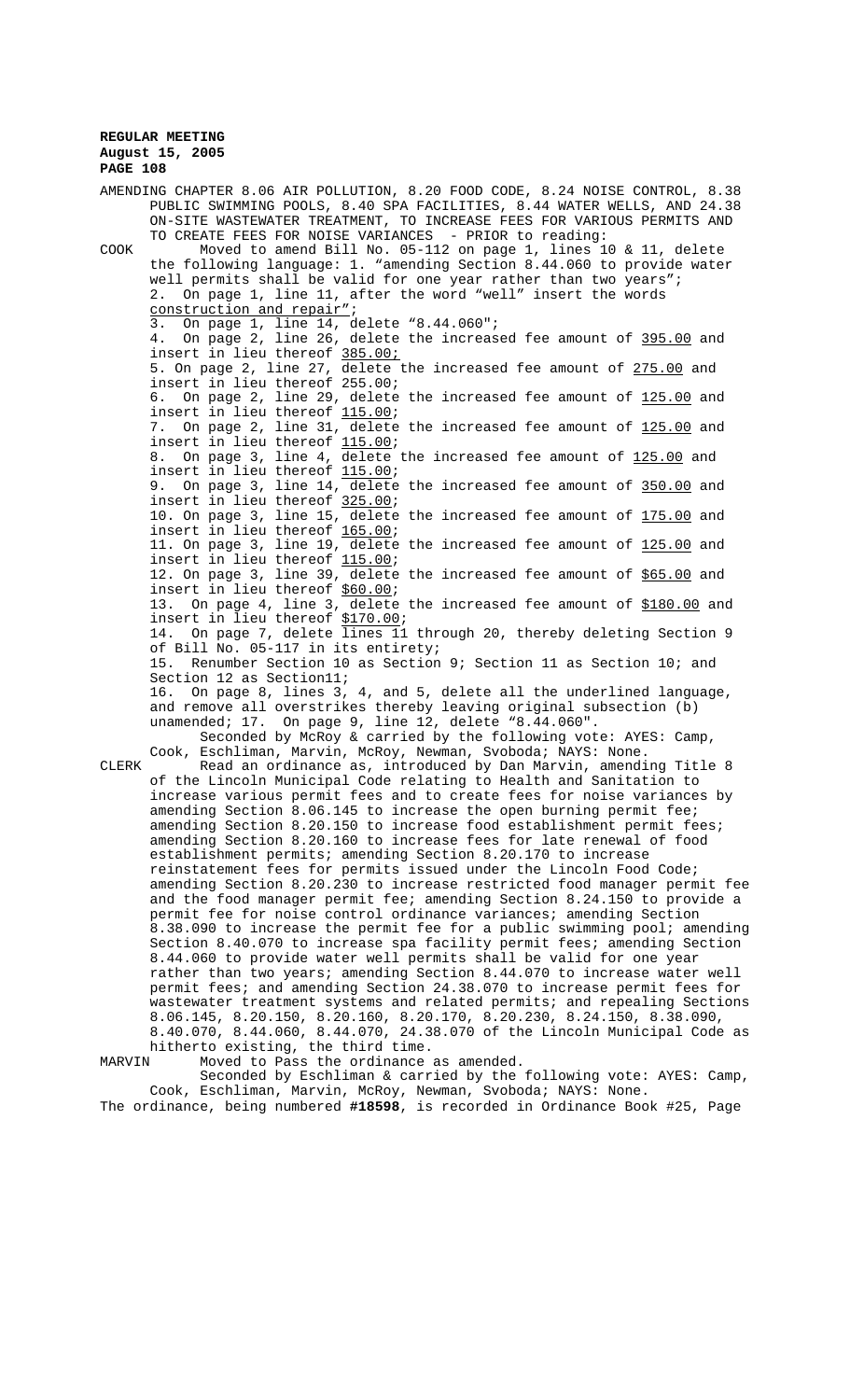APPROVING A TRANSFER OF APPROPRIATIONS AND CASH BETWEEN CERTAIN CAPITAL IMPROVEMENT PROJECTS WITHIN THE WATER CONSTRUCTION FUND, STREET CONSTRUCTION/VEHICLE TAX FUND, PARKING REVENUE FUND, AND SANITARY SEWER CONSTRUCTION FUND WITHIN THE PUBLIC WORKS & UTILITIES DEPARTMENT - CLERK read an ordinance, introduced by Dan Marvin, approving the transfer of unspent and unencumbered appropriations and cash (if any) between certain capital improvement projects within the Water Construction Fund, Street Construction/Vehicle Tax Fund, Parking Revenue Fund, and Sanitary Sewer Construction Fund within the Public Works & Utilities Department, the third time.<br>MARVIN Moved to pass the ordinance as

Moved to pass the ordinance as read.

Seconded by Newman & carried by the following vote: AYES: Camp, Cook, Eschliman, Marvin, McRoy, Newman, Svoboda; NAYS: None. The ordinance, being numbered **#18599**, is recorded in Ordinance Book #25, Page

COMP. PLAN AMENDMENT 05013 - AMENDING THE 2025 LINCOLN/LANCASTER COUNTY COMPREHENSIVE PLAN TO CHANGE THE LAND USE DESIGNATION FROM COMMERCIAL AND INDUSTRIAL TO URBAN RESIDENTIAL ON PROPERTY GENERALLY LOCATED ALONG HUMPHREY AVENUE BETWEEN N. 14TH AND N. 27TH STREETS. (RELATED ITEMS: 05R-190, 05-119, 05R-191, 05R-120)- CLERK read the following resolution, introduced by Dan Marvin, who moved its adoption:

A-83499 WHEREAS, the Planning Director on behalf of Stone Bridge Creek, LLC has made application to amend the 2025 Lincoln/Lancaster County Comprehensive Plan to change the land use designation from Commercial and Industrial to Urban Residential on approximately 22.77 acres generally located at along Humphrey Avenue between N. 14th and N. 27th Street; and

WHEREAS, the Lincoln City-Lancaster County Planning Commission has recommended approval thereof.

NOW, THEREFORE, BE IT RESOLVED by the City Council of the City of Lincoln, Nebraska:

That the 2025 Lincoln/Lancaster County Comprehensive Plan be amended as follows:<br>1. Amend t.

Amend the"Lincoln/Lancaster County Land Use Plan" and the Lincoln Area Detail from the Lincoln-Lancaster County Land Use Plan, figures on pages F23 and F25, respectively, to change the land use designation from Commercial and

Industrial to Urban Residential as shown on Attachment "A". BE IT FURTHER RESOLVED that any other references in said plan which may be affected by the above-specified amendments be, and they hereby are amended to conform to such specific amendments.

Introduced by Dan Marvin

Seconded by McRoy & carried by the following vote: AYES: Camp, Cook, Eschliman, Marvin, McRoy, Newman, Svoboda; NAYS: None.

ANNEXATION 05009 - AMENDING THE LINCOLN CORPORATE LIMITS MAP BY ANNEXING APPROXIMATELY 22 ACRES OF PROPERTY GENERALLY LOCATED NORTHWEST OF I-80 AND N. 27TH STREET. (RELATED ITEMS: 05R-190, 05-119, 05R-191, 05R-120) - CLERK read an ordinance, introduced by Dan Marvin, annexing and including the below described land as part of the City of Lincoln, Nebraska and amending the Corporate Limits Map attached to and made a part of Ordinance No. 18208, to reflect the extension of the corporate limits boundary of the City of Lincoln, Nebraska established and shown thereon, the third time.

MARVIN Moved to pass the ordinance as read.

Seconded by Eschliman & carried by the following vote: AYES: Camp, Cook, Eschliman, Marvin, McRoy, Newman, Svoboda; NAYS: None. The ordinance, being numbered **#18600**, is recorded in Ordinance Book #25, Page

APPROVING THE STONE BRIDGE CREEK - THE VILLAS CONDITIONAL ANNEXATION AND ZONING AGREEMENT BETWEEN THE CITY AND STONEBRIDGE CREEK, LLC RELATING TO THE ANNEXATION OF APPROXIMATELY 22 ACRES, GENERALLY LOCATED NORTHWEST OF THE I-80 AND NORTH 27TH STREET INTERCHANGE. (RELATED ITEMS: 05R-190, 05-119, 05R-191, 05R-120)- CLERK read the following resolution,

introduced by Dan Marvin, who moved its adoption:<br>A-83500 BE IT RESOLVED by the City Council of the C BE IT RESOLVED by the City Council of the City of Lincoln, Nebraska:

That the agreement titled Stone Bridge Creek – The Villas Conditional Annexation and Zoning Agreement, which is attached hereto, marked as Attachment "A" and made a part hereof by reference, between the City of Lincoln and Stonebridge Creek, LLC, outlining certain conditions and understandings relating to the annexation of approximately 22 acres of property generally located northwest of the I-80 and North 27th Street interchange, is approved.

BE IT FURTHER RESOLVED that the Mayor is authorized to execute the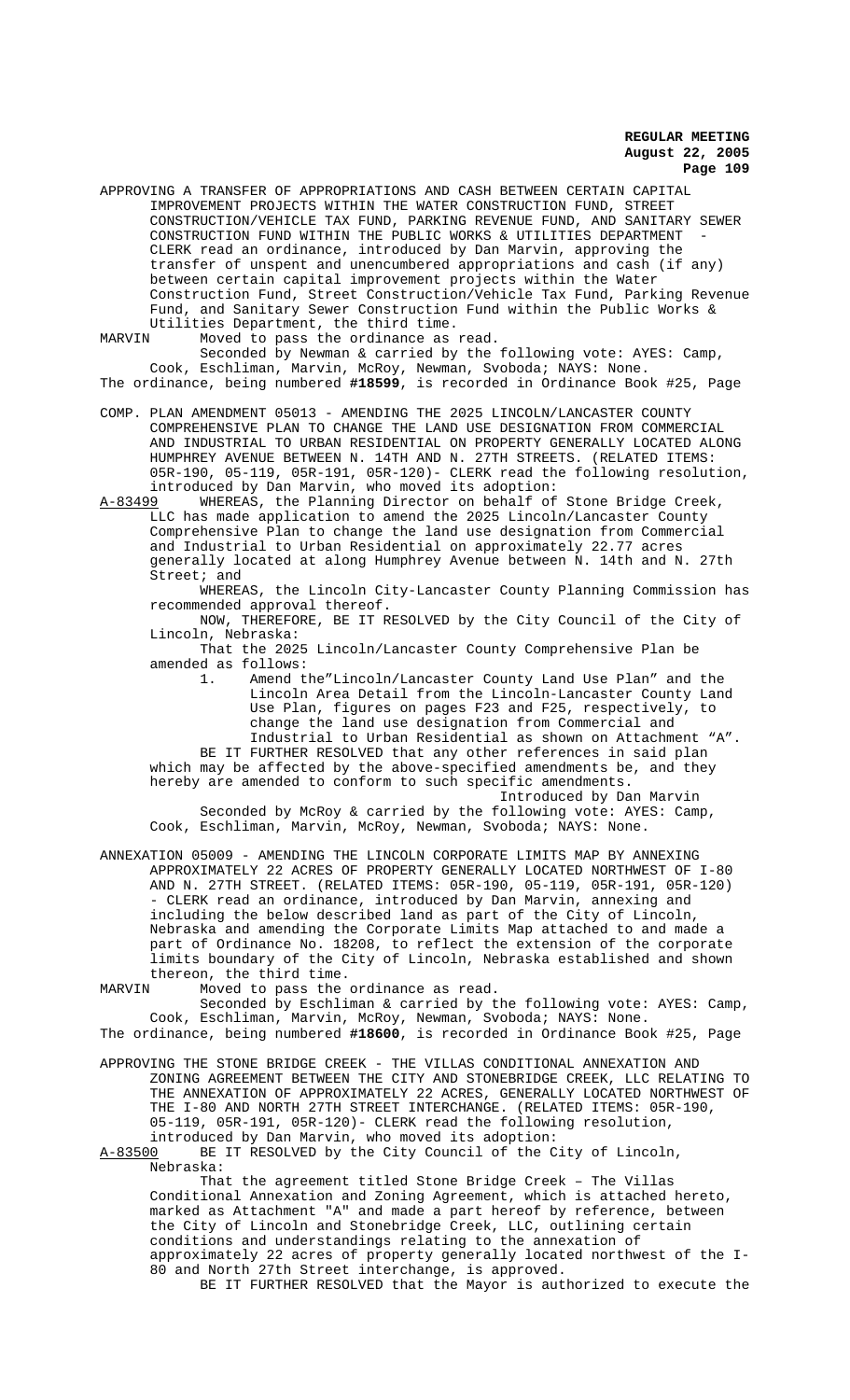Annexation Agreement on behalf of the City. BE IT FURTHER RESOLVED that the City Clerk is directed to return two fully executed copies of this Agreement to Rick Peo, Chief Assistant City Attorney, for distribution to the Owner. BE IT FURTHER RESOLVED that the City Clerk is directed to record the Annexation Agreement or a summary memorandum thereof with the Register of Deeds, filing fees to be paid by the Owner. Introduced by Dan Marvin Seconded by McRoy & carried by the following vote: AYES: Camp, Cook, Eschliman, Marvin, McRoy, Newman, Svoboda; NAYS: None.

- CHANGE OF ZONE 04081 APPLICATION OF STONE BRIDGE CREEK LLC FOR A CHANGE OF ZONE FROM I-3 EMPLOYMENT CENTER DISTRICT TO R-3 RESIDENTIAL DISTRICT AND FROM AG AGRICULTURAL DISTRICT TO I-3 EMPLOYMENT DISTRICT ON PROPERTY GENERALLY LOCATED NORTHWEST OF I-80 AND N. 27TH STREET.(RELATED ITEMS: 05R-190, 05-119, 05R-191, 05R-120) - CLERK read an ordinance, introduced by Dan Marvin, amending the Lincoln Zoning District Maps attached to and made a part of Title 27 of the Lincoln Municipal Code, as provided by Section 27.05.020 of the Lincoln Municipal Code, by changing the boundaries of the districts established and shown hereon, the third time.<br>MARVIN Moved to
	- Moved to pass the ordinance as read.

Seconded by McRoy & carried by the following vote: AYES: Camp, Cook, Eschliman, Marvin, McRoy, Newman, Svoboda; NAYS: None. The ordinance, being numbered **#18601**, is recorded in Ordinance Book #25, Page

- CHANGE OF ZONE 04063 AMENDING CHAPTER 27.68 OF THE LINCOLN MUNICIPAL CODE, PERSONAL WIRELESS FACILITIES, TO DELETE THE REQUIREMENT FOR AN ADMINISTRATIVE PERMIT TO COLLOCATE ON EXISTING FACILITIES, TO CLARIFY HOW THE FALL ZONE IS MEASURED, AND TO DELETE THE DEFINITION OF "MODIFICATION" - CLERK read an ordinance, introduced by Dan Marvin, amending Chapter 27.68 of the Lincoln Municipal Code relating to Personal Wireless Facilities to by amending Section 27.68.020 to delete the definition of "modification"; amending Section 27.68.030 to delete the requirement for an administrative permit to co-locate on existing facilities; amending Section 27.68.110 to clarify how the fall zone is measured; and repealing Sections 27.68.020, 27.68.030, and 27.68.110 of the Lincoln Municipal Code as hitherto existing, the third time.<br>MARVIN Moved to pass the ordinance as read.
- Moved to pass the ordinance as read. Seconded by Eschliman & carried by the following vote: AYES: Camp, Cook, Eschliman, Marvin, McRoy, Newman, Svoboda; NAYS: None.

The ordinance, being numbered **#18602**, is recorded in Ordinance Book #25, Page

- STREET NAME CHANGE 05006 RENAMING BLAINE COURT AS BLAINE DRIVE GENERALLY LOCATED ON THE EAST SIDE OF ENTERPRISE DRIVE, 1/4 MILE NORTH OF FOLKWAYS BLVD. IN TABITHA NEW COMMUNITY - CLERK read an ordinance, introduced by Dan Marvin, changing the name of Blaine Court to Blaine Drive located on the east side of Enterprise Drive, 1/4 mile north of Folkways Boulevard in Tabitha New Community, as recommended by the Street Name Committee, the third time.
- MARVIN Moved to pass the ordinance as read.
- Seconded by Eschliman & carried by the following vote: AYES: Camp, Cook, Eschliman, Marvin, McRoy, Newman, Svoboda; NAYS: None.
- The ordinance, being numbered **#18603**, is recorded in Ordinance Book #25, Page
- AMENDING THE PAY SCHEDULE FOR THE EMPLOYEE GROUP WHOSE CLASSIFICATIONS ARE ASSIGNED TO THE PAY RANGE PREFIXED BY THE LETTER M TO ADJUST THE SCHEDULES OF ANNUAL, MONTHLY, BIWEEKLY AND HOURLY PAY RANGE EQUIVALENTS - PRIOR to reading:
- COOK Moved to place Bill No. 05-107 on Pending with no date certain. Seconded by Newman & carried by the following vote: AYES: Camp, Cook, Eschliman, Marvin, McRoy, Newman, Svoboda; NAYS: None.

#### **MISCELLANEOUS BUSINESS**

## **PENDING -**

COMP. PLAN AMENDMENT NO. 05014 - AMENDING THE LINCOLN/LANCASTER COUNTY COMPREHENSIVE PLAN BY DELETING REFERENCES TO THE THEATER POLICY AND ENTERTAINMENT IN THE DOWNTOWN, AND BY DELETING ONE STATEMENT REQUIRING MARKET STUDIES FOR PROPOSED NEW THEATERS OUTSIDE OF THE DOWNTOWN AREA**;** AMENDING SECTION 27.63.630(C) OF THE LINCOLN MUNICIPAL CODE ZONING ORDINANCE FOR THEATERS IN THE B-5 PLANNED REGIONAL BUSINESS DISTRICT, TO ALLOW THEATERS WITH MORE THAN SIX SCREENS, PROVIDED THEY ARE LOCATED OUTSIDE A